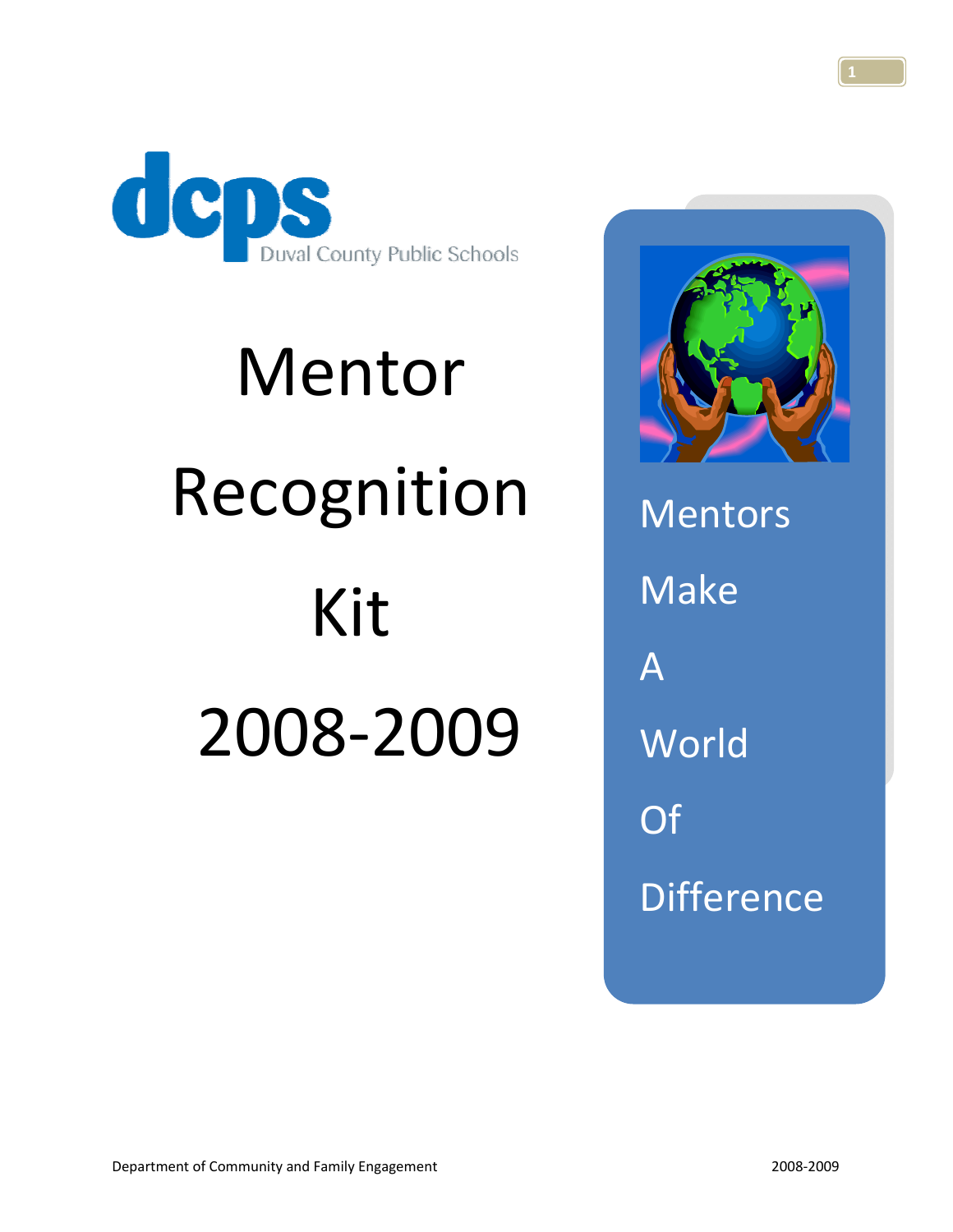#### **Introduction**

Congratulations on your participation in a successful mentoring program at your school! Thank you! Thank you from the students whose lives have been positively enhanced through their interactions with their mentors. Thank you from all the teachers who have witnessed their students' behaviors and grades improve only after a few months of participating in mentoring. Thank you from the parents who have yet another ally in their pursuit of a quality education for their children. And thank you from all our community members who want to be engaged and a part of the great things that happen in our Duval School Public Schools every day.

# Thank you!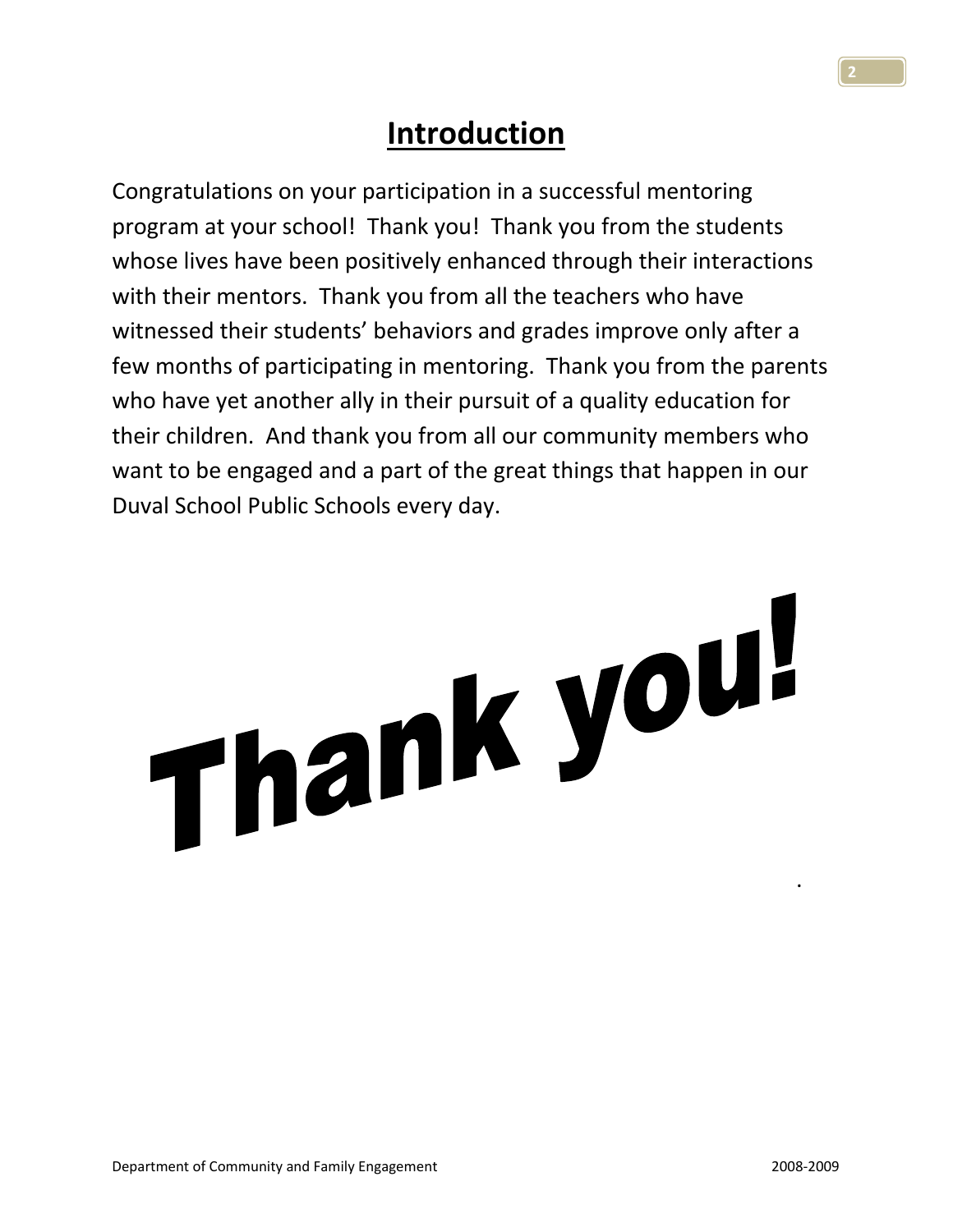

Now, didn't that feel good! It always amazes me how a simple thank you goes such a long way in building relationships, trust and motivating positive behaviors. When I was a counselor, one of my favorite sayings was "Catch them being good!" Reward, acknowledge, honor and celebrate the desired actions and outcomes. It is easy to do and much more fun than the alternative.

One of the biggest gifts we can give to children is the gift of appreciation. Teach our young ones to say thank you and mean it! Model that behavior every day! You know as well as I do, they are watching us!

This little guide will help generate some simple and practical ways to honor the individuals who have given of their time, talents and hearts to join you in enhancing the lives of children through their academic and social growth.

The ideas and activities found in this reference are only that‐‐ ideas and starter activities. You may already do your own creative ways of recognizing volunteers and mentors. If you do, please share them with your colleagues or send them to the Department of Community and Family Engagement to be included in this guide so your wealth of experience can be spread to others who have the responsibility of ensuring our students have happy volunteers and mentors in their corners.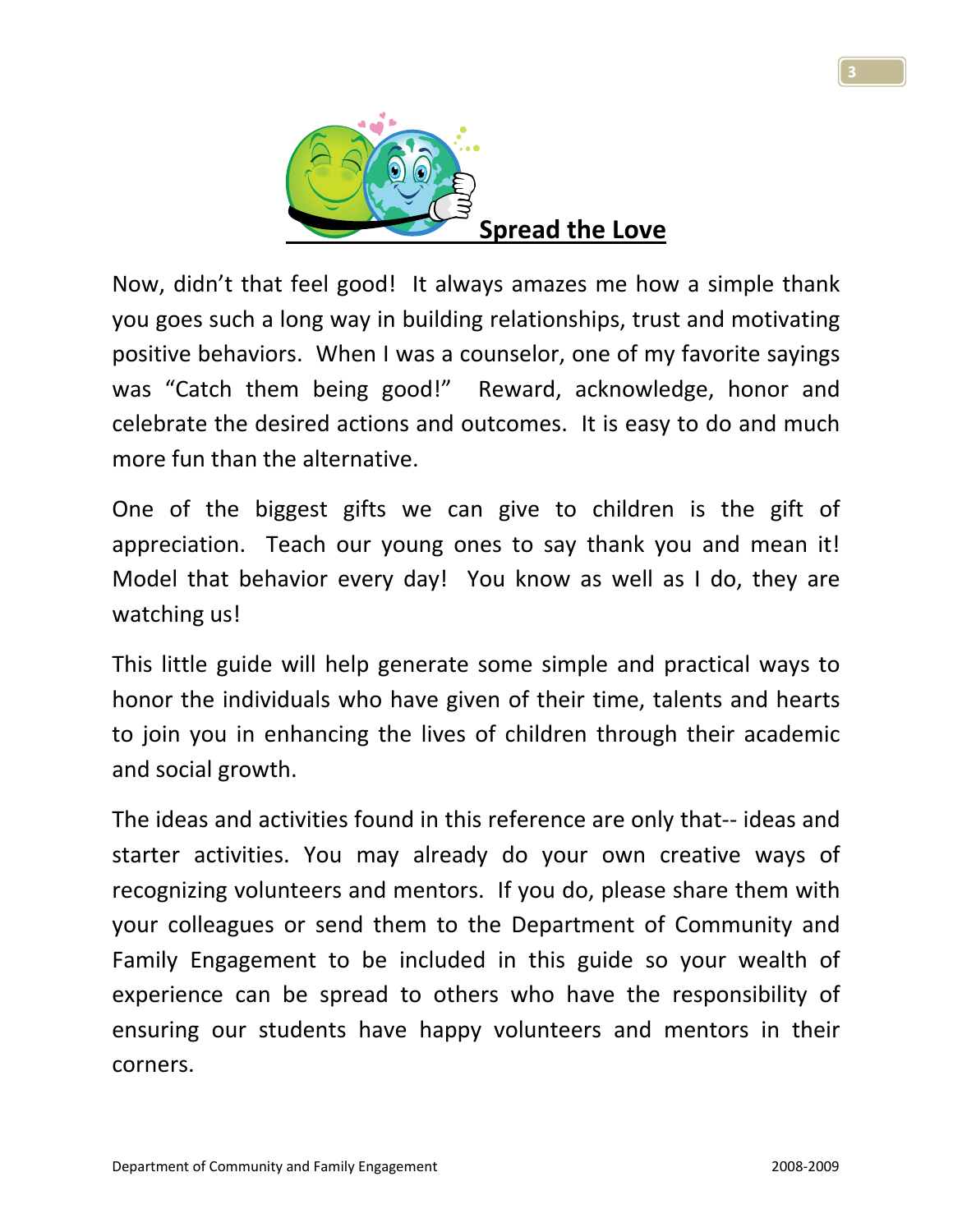

The best time to say thank you is whenever you feel grateful or think it's time to tell that person how much you appreciate them. All too often we wait for that perfect time or special date to share with people, "Kudos," when we could be missing a chance to build up another on a day they are a little down simply by saying thank you in the moment.

Every day a volunteer or mentor walks up to your school he or she is receiving the message of "come on in… we welcome you" or "alright, come in if you have to…you kind of are in the way."

### **Daily Routines made into Moments of Gratitude**

It starts with a simple phone conversation for directions, a place to park in the parking lot, signs to know where the main office is located, a friendly smile and acknowledgement at the front desk, consistency in where the sign‐in/sign‐out book is located and how the "air" feels throughout the school.

The everyday routines can be turned into moments of gratitude with very little effort.

I am more motivated to mentor my student because the school staff helps me feel like I am an important part of the team—my mentee's team.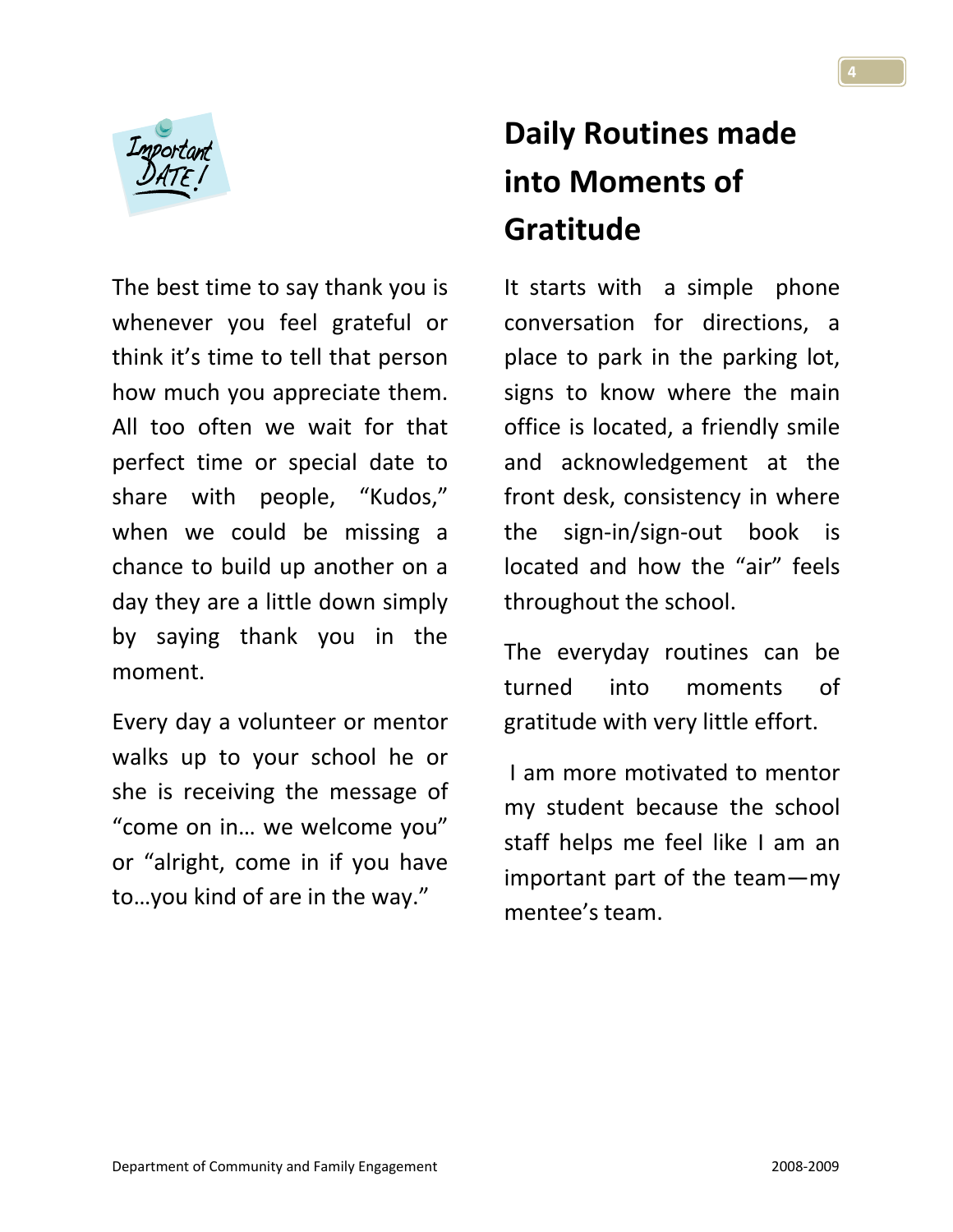## **It's What Month?**

I used to think that National *"whatever month"* was a silly concept that some advertizing agent thought of to get their annual bonus that year.

While this hypothesis may be true, I now realize the power in having a special time set aside to *remind* us to acknowledge someone or something that deserves our acknowledgement…when masses of people focus on a person, role, or issue all at the same time‐‐ amazing things can happen.

With that said, here are a few dates set aside to honor our volunteers and mentors from a national, state and local viewpoint.

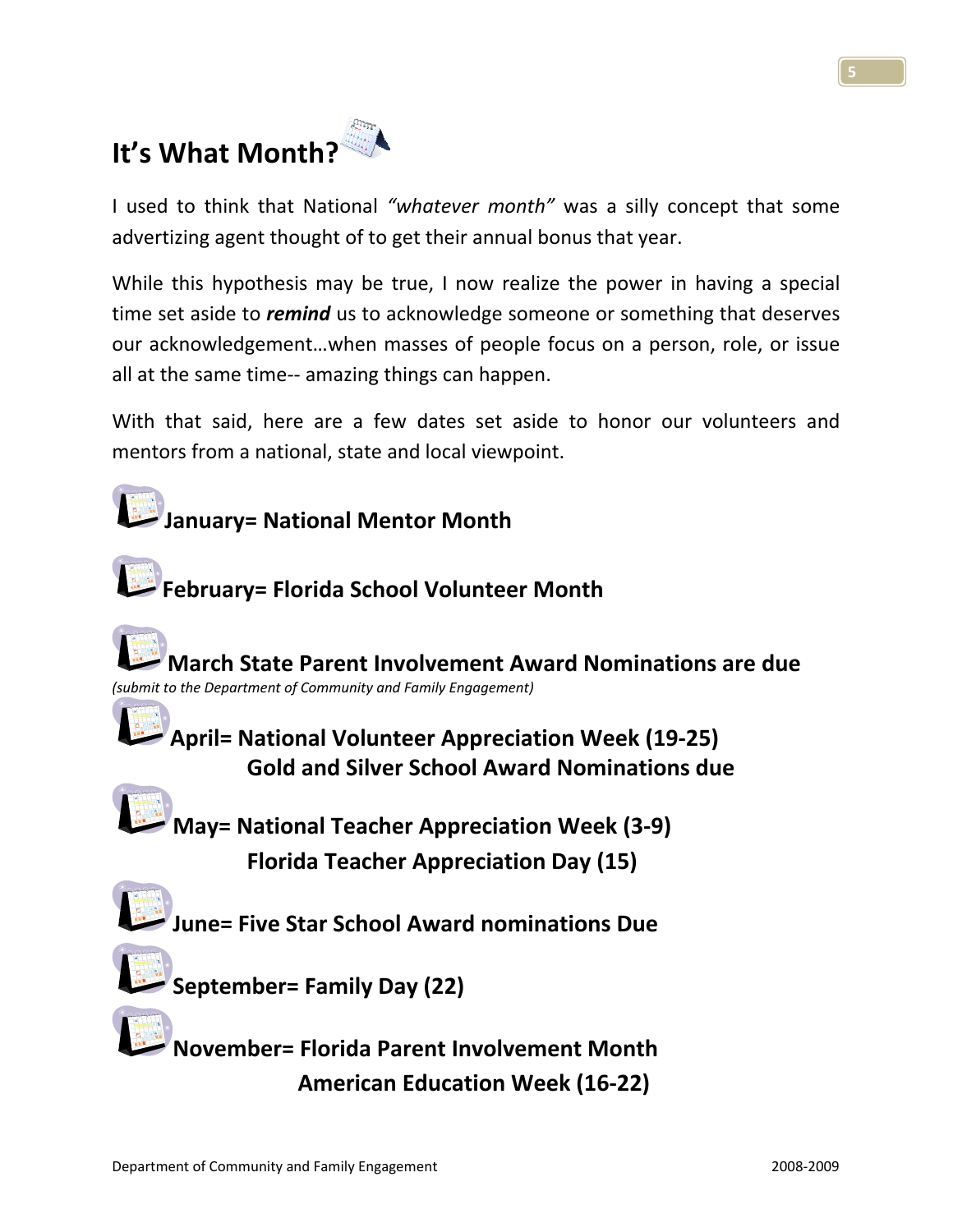"I've learned that people will forget what you said, people will forget what you did, but people will never forget how you made them feel." —Maya Angelou

The three "R's" of volunteer management are:

- Recruit
- Recognize
- Retain.

Each of these "Rs" are of equal value. When we work hard to recruit volunteers **and** also remember to recognize our volunteers, we **will** reap the rewards of our work in retaining our valuable volunteers for years and years.

The best way to build up your school's volunteer and mentor programs is by retaining the volunteers and mentors that are already there. They will be your best recruiters! Try at least one of the following ideas this year or continue or create your own way of saying "Thank you!" and let us know if you see a difference.

Early on, I mentioned that this is a *work‐in‐progress* reference guide of creative and practical ways to recognize your volunteers and mentors. General ideas and activities are found on the next few pages. It is only the beginning. We would love to add your best practices to these pages every year. PLEASE, share things you have done or ideas of things you may try so that others can gain from your creativity.



*Thank you for the extra things you do for our students!*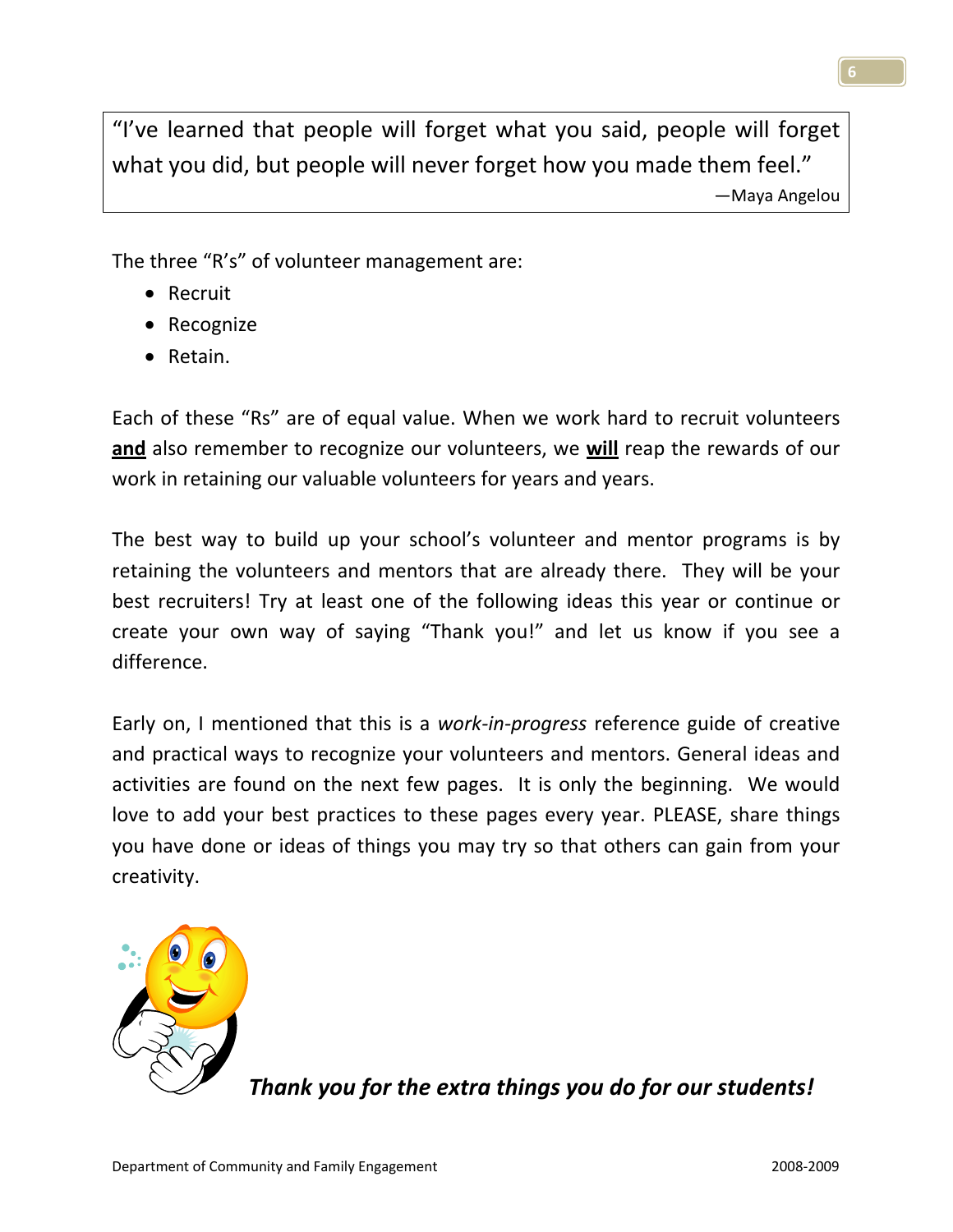*"Gratitude is not only the greatest of virtues, but the parent of all the others" ‐‐Cicero*

*1. Say "Thank you!"…*and well, mean it!—Maya Angelou's quote reminds us that it's not the *words* but the *feeling* people remember‐‐ eye contact, a smile and a gentle touch on the shoulder will go far!

*2. Encourage the students to tell their mentor, "Thank you for coming to see me today*!"…One day my mentee was questioning me over and over why I was five minutes late on a day I made special arrangements to see her (my boss stopped me in the hall on my way out) until finally I empathized with her feeling of disappointment and also reminded her that a thank you goes a long way. Each moment is a teaching moment.

**3. Picture this...** Buy a portable camera and have all the mentees take a picture of their mentor and create a "Mentors Make a World of Difference" Wall of Fame. Have the students interview their mentor and write up a short bio. The students can include what they like about their mentor or the mentoring experience.

**4.** *What I Appreciate About You is***…**use simple 3 x 5 cards and have the students write, "What I appreciate about you is" at the top and encourage them to list at least three things that they like about their mentor. Then attach this card to the sign in page before the mentor arrives for the next visit. What a wonderful surprise!

**5.** *Mentoring Moments…*Create a folder and use the Mentoring Moment page found on page 21 & 22 of this guide to encourage mentors to share their positive experiences—these vignettes can be used in school newsletters or on school web sites. Send them to the Department of Community and Family Engagement to be posted on the district‐wide website and in printed publications.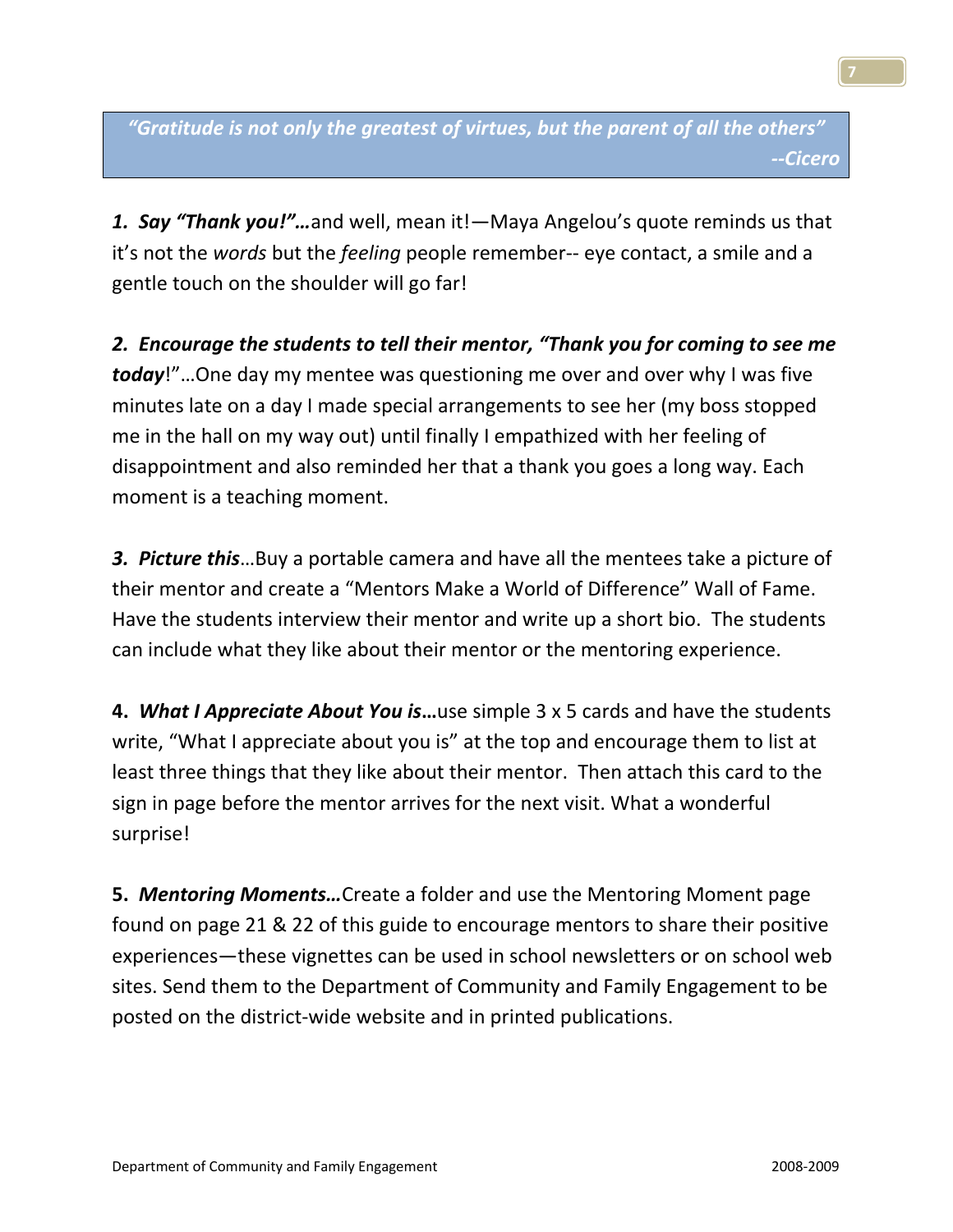*6. M&Ms…*Keeping with the mentor moments theme mentioned above, buy a jumbo bag of M & Ms and tell them M & M stands for Mentoring Magic as you hand them a bag.



*7. Share student Successes…*Mentors want to know the good things that are happening in the lives of their mentees. Have a preprinted note that reads, "Mentoring Success Moments." See page 23.

#### *8. Mentors make a world of difference cards…*make up business cards that reads, "My mentor makes a world of difference!" signed (first name of student) so that the mentees can give their mentors a card when the mentors helps with something or just because. These business cards can be collected in the office and periodic drawings could be held for small rewards, a pencil with the school name, and free drink coupon from a convenient store, etc.

**9. Certificates...**Invite your mentors to a school‐wide assembly or special event and present them with a

Mentors Make a World of Difference Certificate.

*10. Nominate...***Remember to** nominate extra special mentors for the district volunteer of the year award. Your school's nominee may have an opportunity to win recognition from the Florida Department of Education. Contact the Department of Community and Family Engagement for the due dates.

*11. Public Acknowledgement*…Thank your mentors by name on a banner posted where all can see. If you have a school marquee, thank your

*It's nice to be important, but it's more important to be nice!*

*~Author Unknown*

Department of Community and Family Engagement **by a struck of the struck of the Struck** of the Superson of the Superson of the Superson of the Superson of the Superson of the Superson of the Superson of the Superson of the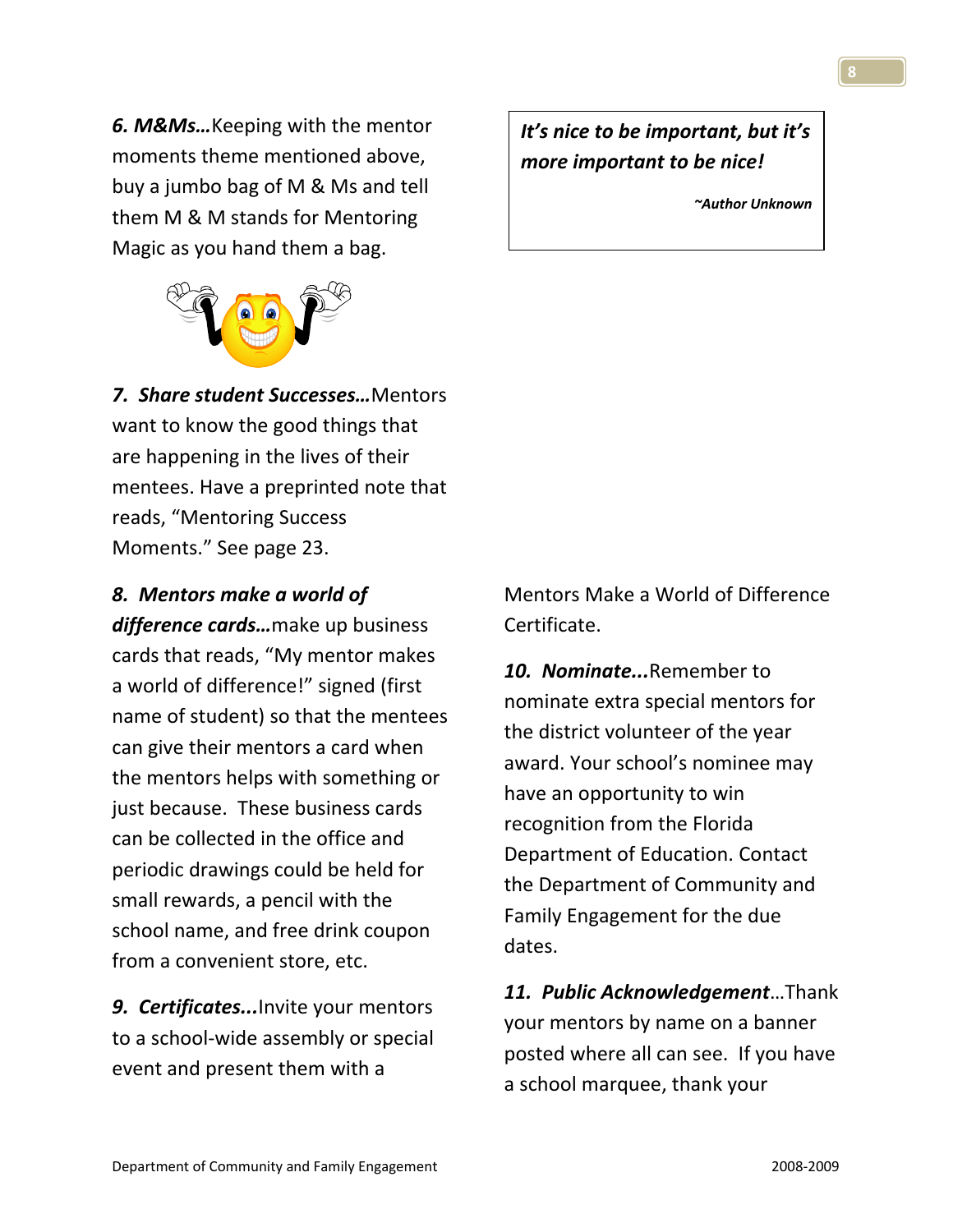mentors during January's mentor month.

**12.** *Mentees Commitment Coupon*

*Book…*create a blank coupon book (see page 25) and ask the mentee, their teachers and family to create some promises to their mentor based on some of the areas the mentees needs help with such as, "I promise to do my homework," or "I will go to school every day for a whole month," or "I will read 20 minutes a night," etc. The last pages of the coupon book include agreed upon incentives that states once the tasks are completed, then X occurs, for



example, "If I complete one of my commitments, my mentor will bring in lunch for me", etc. The coupon book is given to the mentor to "cash in" whenever he or she deems appropriate. A teacher can mention that a mentees attendance has been slipping and the mentor will "cash in" their attendance commitment coupon. Once the mentee completes the designated tasks, they can "cash in" on the prior agreed upon incentive.

*As we express our gratitude, we must never forget that the highest appreciation is not to utter words, but to live by them.*

~John F. Kennedy

#### *13. Celebrate Milestone*

*Ribbons….*Mentors usually don't pay attention to how many hours they have invested (don't forget about travel time, one hour of mentoring is usually really  $1 \frac{1}{2}$  - 2 hours).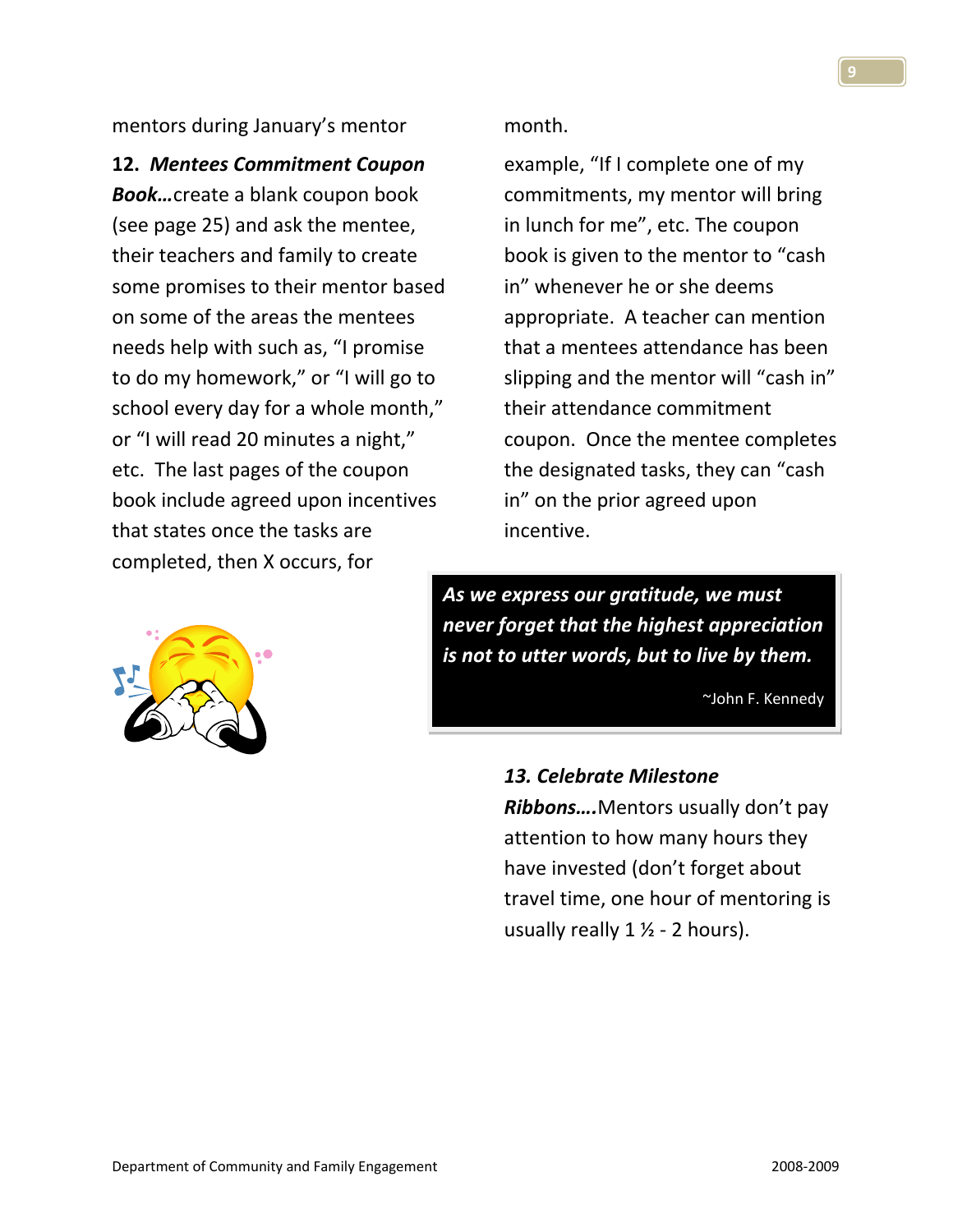Celebrate these valuable hours (in increments of time) by creating a ribbon for certain number of hours, See page 26.

14. Hour glass....Make a large hour glass poster and post near the sign‐ in/ sign ‐out book. Color in the total number of mentoring hours logged in per month or per grading period, etc. You pick the amount of time. Visually show how many extra hours of help your students are receiving from their community. See page 24.

15. Quotes....There are many famous quotes about gratitude. I am sure our students can create their own special quotes to make a one‐of‐a‐kind quote book. Give the quote book to all volunteers and mentors at the end of the year. Don't forget to share it

*16. Match the recognition with the person….*Everyone has their own "little thing" that makes them special. Highlight something about their personalities or something they have shared with their mentee (love of dogs, sewing hobby, etc.) and make or find a little token.

with the teachers, staff and The Department of Community and Family Engagement.

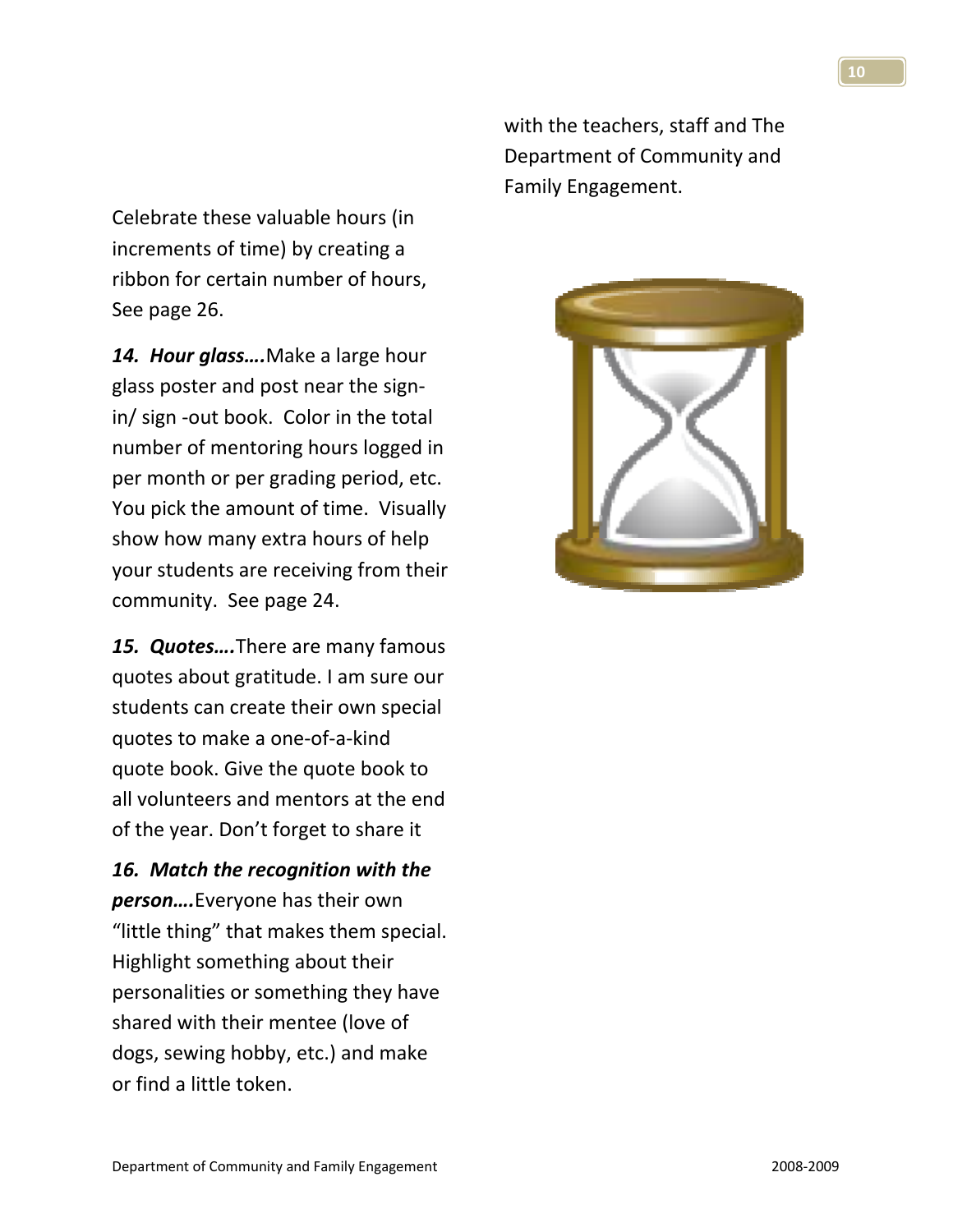*17. Caricatures…*Funny representations of mentors and mentees done by a talented student or art teacher will lighten up any hallway and bring awareness to the importance of the mentoring relationship.

18. **Cartoons...** Have the kids write and draw funny cartoons of real or imagined adventures of the mentor and mentee…let their imaginations fly free!

19. **Bake** ... Nothing says thank you better than home cookin'—bake a batch of chocolate chip cookies just for your volunteers and mentors on different days of the month so that you can capture most of your volunteers.

**20. Apples…**Bring in a bushel of apples and hand to the mentees to give their mentor an apple.

**21. Poems...** Have the kids write poems about their mentors or about mentoring in general and post them throughout the school. Make sure to send some to the Department of

Community and Family Engagement so that we can highlight students' works.

*22. Pick a favorite song…*Make a list and CD of positive songs and have mentees pick the song that most reminds them of their mentor. Search the lyrics for the song on the internet using a search engine like Google and have the student copy (in their own handwriting) the part of the song that reminds them of their mentor.

#### *23. Acknowledge Anniversaries*

*…*Make a calendar of your school's mentors' start dates and give them a happy anniversary card every year.

*24. Use the holidays…*When the kids make their hand turkeys at Thanksgiving or other special projects, have them make one more for their mentors.

*25. Ask the students…*If I had to pick only one idea, this would be it. Ask the students how they want to say thank you and encourage and help them follow‐though.

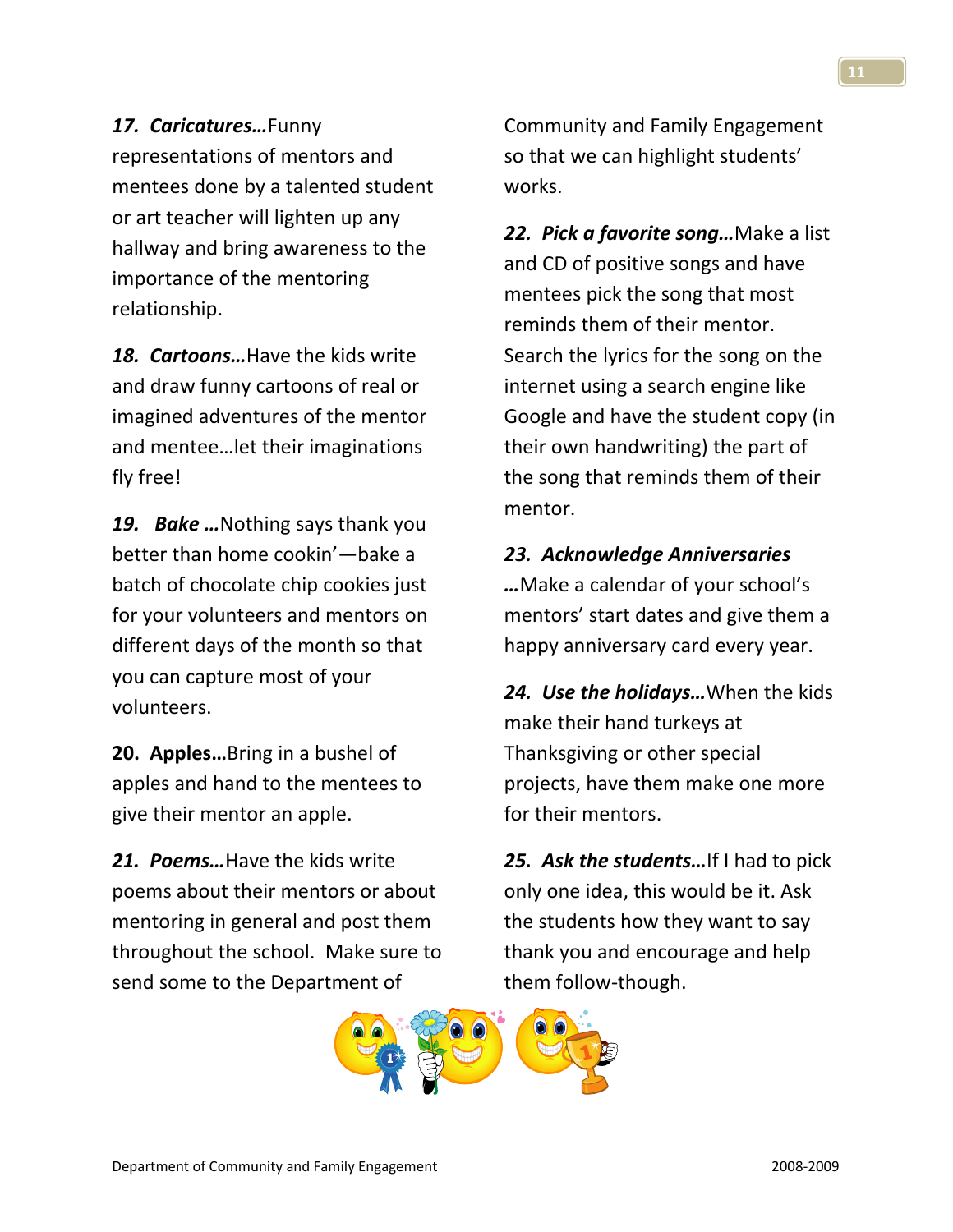

## Volunteers Change the World

#### **OutoftheOrdinary Gifts for Volunteers**

*Ideas taken from Energize Inc website where people share their recognition ideas…*

**http://www.energizeinc.com/ideas/gift.html** 

Energize, Inc., 5450 Wissahickon Ave., Philadelphia PA 19144 Phone: 215‐438‐8342, Fax: 215‐438‐0434



#### **Day of Pampering**

For your Volunteer Recognition event, create a spa‐‐do facials, manicures, massages. Set up a room set for meditation with incense. Include the small details--lots of fluffy towels, relaxing music, flowers. The Avon lady, Mary Kay and local spa were thrilled to participate in exchange for some advertizing. The chiropractor from our town came too. *Edited‐‐Submitted on 25 May 2008 by Sandy Fleck*

**Hands‐On Thanks**

As an organization which mobilizes volunteers for many other organizations through our Retired & Senior Volunteer Program, we looked for a special way to say thank you to in‐house volunteers who provide leadership, training or support to those who serve other groups. At this week's event, we hired (at greatly reduced cost ‐ and the promise of pro bono next time!) a licensed massage therapist to give each one a chair‐massage. That was our "hands on" thank you and they were surprised and rejuvenated by the gesture. (Please keep in mind ‐‐ there are those who do not want a stranger touching them. For those people we had discount coupons for other personal services.)

*Submitted on 2 May 2008 by Joan E. Thompson*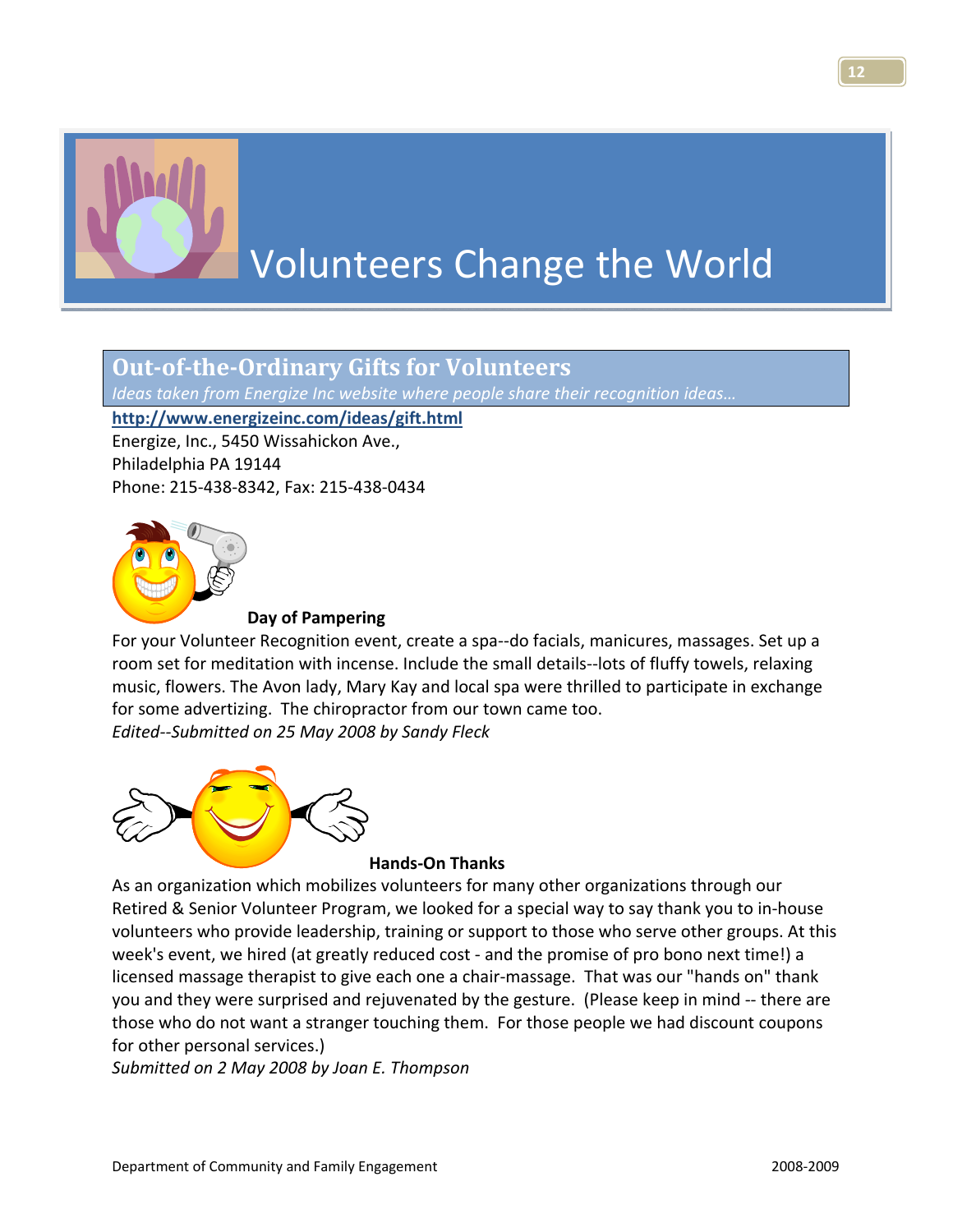

#### **Time Sheets with Special Notes of Thanks**

On the first of every month, I collect and replace time sheets for volunteers (we have 3 separate buildings where volunteers work). Each month I attach a note of thanks to their timesheets. The note could be from me, personally, from a member of our staff who has made positive comments about the volunteer, or from a resident with whom the volunteer has been spending time.

*Submitted on 4 March 2008 by Phil DuBois*

#### **Sweet Sorbet Thank You Note**

I needed a small thank you for volunteers who completed a big project we were working on. Since our budget is VERY little I wanted something small that would fit in a thank you card and send in the mail. So I found recipes for making a drink/dessert using those Crystal Light "On the Go" packs. I attached them to a card that said "Thanks for contributing to our success. Have a treat on us!" I got the Raspberry Ice flavor and found a recipe for a Double Raspberry Float. I gave them directions to mix the packet with a bottle of water and then pour over 1/2 c raspberry sorbet. I attached them to a small drink umbrella or you could use those squiggly straws or drink swizzle sticks. Hope this helps!

*Submitted on 26 March 2008 by Jennifer*



#### **Customized Cookbooks**

One of my most popular gifts was a cookbook. I collected recipes from each volunteer; some included a personal story about the recipe which made it even better. I put them together into a booklet. One year, I used postcards from our institution for the covers, the next I bought paper doily valentine hearts & stickers on the cover. It was a very inexpensive project. *Submitted on 5 September 2007 by Deborah*

#### **Unique "Roots" Vase**

An inexpensive and personal gift that we give to our priceless volunteers comes from the local dollar store and our home. The gift consists of presenting a large vase full of water with colorful rocks at the bottom and a live plant at the top. There is a plastic piece holding the plant from falling down into the water. In appreciation we say to the person thank you for helping us establish our roots.

*Submitted on 28 February 2007 by Kijafa* 

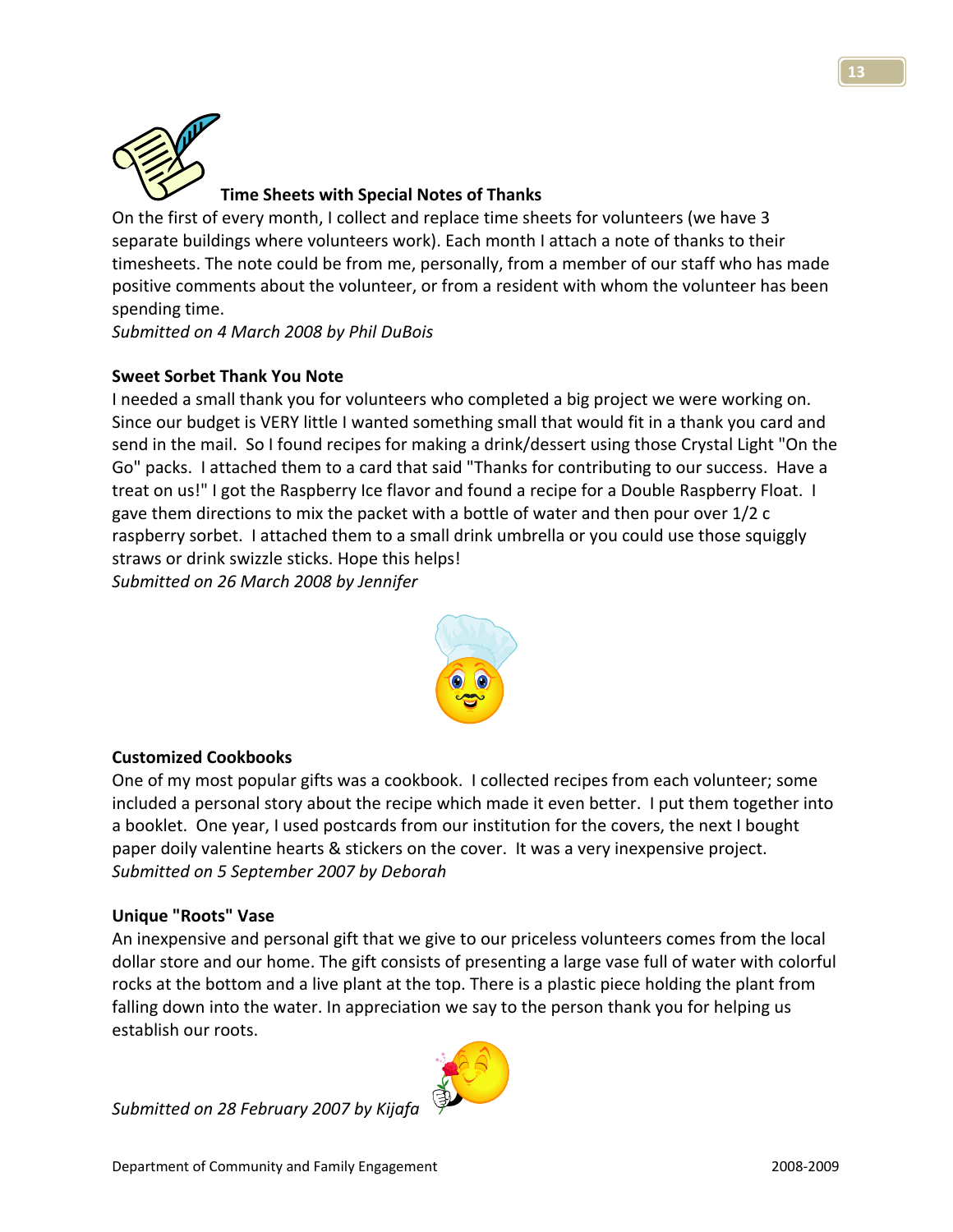

#### **Lifesavers**

For the last volunteer recognition event, we handed out rolls of Lifesavers candy with a mailing label stuck to it that read "Thanks for being a lifesaver! This was a simple project that really didn't take much time. We just had to create and print the labels at our office and they fit perfectly on the roll of candy.

*Submitted on 24 April 2006 by Sarah*

#### **Dollar Store**

I go to the dollar store and find cute cheap things that I can write nice sayings with for my student staff. For example, I buy Pop Rocks candy and attach a note telling them "you rock for..."

*Submitted on 1 April 2005 by Rachelle* 

#### **Gift Ideas**

Here are a few ideas that I've used to thank volunteers who work with the Army's Family Readiness Groups.

- *Candle* ‐ Present a candle with a card saying "You light the way" or "No one can hold a candle to you"
- *Light bulbs* ‐ "You light the way ‐‐ thanks for your glowing enthusiasm."
- *Permanent marker* ‐ "You've made a lasting and permanent contribution to your group."
- *Lucky Charm cereal* ‐ "We're so LUCKY to have you!"
- *100 Grand candy bars* ‐ "Volunteers are priceless."
- *Payday candy bar* ‐ "Volunteers don't receive a salary because they're worthless... it's because they're priceless!"
- Gold chocolate coins "Volunteers are worth their weight in gold."
- *Andes mints/ peppermint patties* ‐ "Your service is worth a mint to us!"
- *Ruler/Tape measure* ‐ "It's easy to measure the difference you've made in our group ‐‐ you're amazing!"
- *Clock* ‐ "Thanks for the time you've given to our group!"
- *Group's logo Hat* ‐ "Our hats are off to you! Thanks for all you do!"
- *Shirt* "We know you'd give the shirt off your back... so here's an extra one for the next time you give your all."
- *Plant* ‐ "We grow luckier every day you're with us."

*Submitted on 18 March 2005 by Danielle*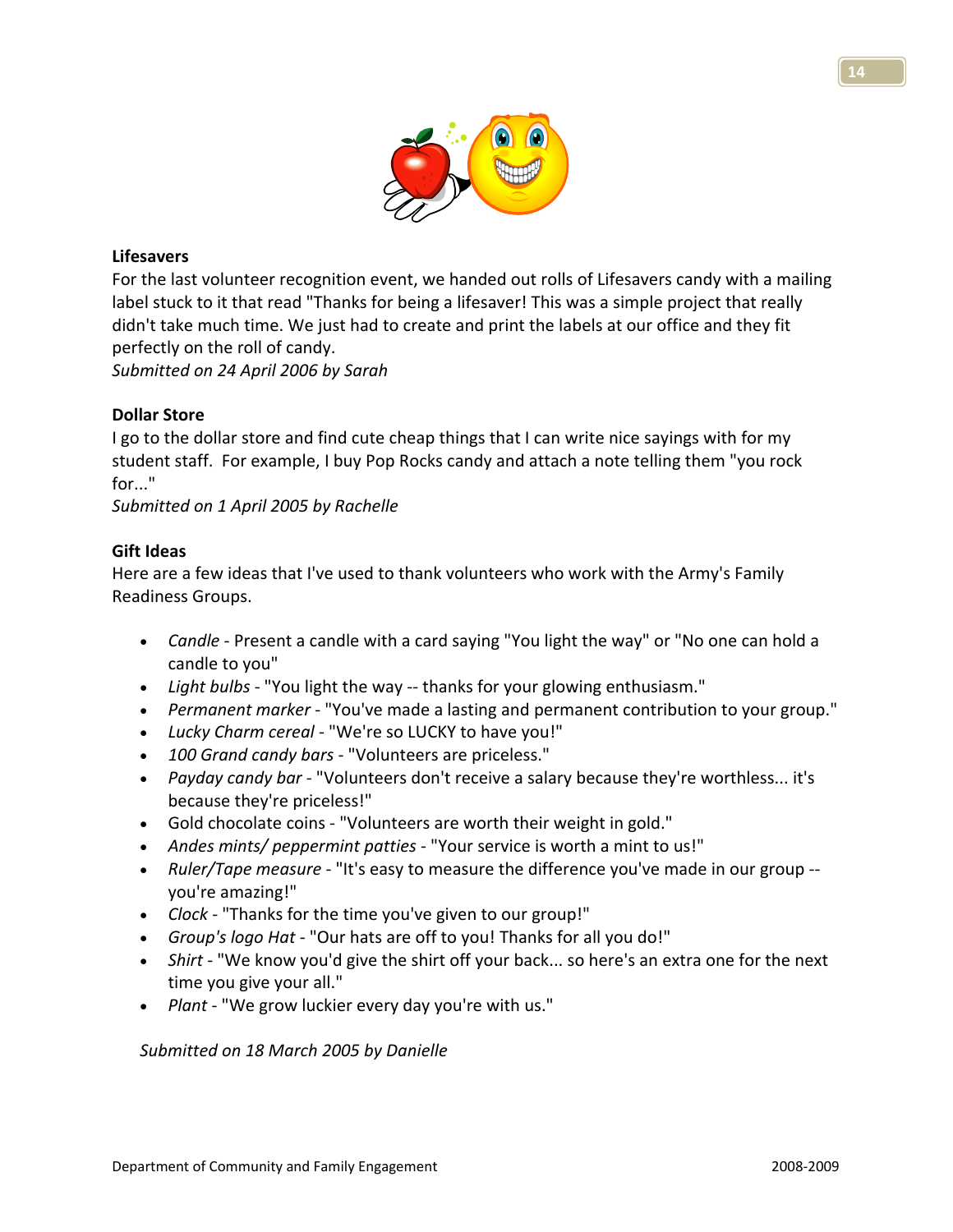

#### **Unique "Thank You" Chocolate Bars**

I obtain flat chocolate bars and design individual candy bar covers with our logo and/or a design with a "thank you" for your contributions...etc. These can be given out as individual recognitions, or at group events. The designs can be easily changed so they are always unique. A variety of software packages can be used. I then just cut them to size on a paper cutter and tape them around the candy bars. Flat bars are easiest to use. When they are distributed, they generate smiles.

*Submitted on 2 December 2004 by Laurie Eytel, CVA, Volunteer Manager, Children, Youth and Family, Fairfax County Dept. of Family Services, Virginia, USA*

#### **Digital Photo of Volunteer**

Whenever we have a function where we give out certificates and awards, we always take a digital photo of the volunteer with their award. Invariably, the volunteers then follow up asking for a copy of the photo, so what we now do is create a simple card using publisher. An A4 piece of paper is folded into 4, and on the front cover we print our logo and the words 'thank you'. We then print the digital photo of the volunteer inside the card and write a hand written personal note and send it off to each volunteer as a follow up to the more formal celebration. The feedback has been amazing ‐ the volunteers get their photo, and we gain an extra chance to say thanks in a very personal way!

*Submitted on 17 May 2004 by Andy Fryar, Executive Officer, Lyell McEwin Regional Volunteers Inc. Adelaide, South Australia*

#### **Seeds of Kindness**

Our theme to recognize our senior volunteers is "Volunteers Plant Seeds of Kindness" and we are giving each volunteer a packet of flower seeds at the recognition banquet....where they are to wear their favorite garden hat. *Submitted on 15Apr03 by Patty Dreiman, Director, Knox County RSVP, Indiana, USA*

#### **Placemats**

Since 2001 was International Year of the Volunteer, we decided in 2000 to take random photos of our volunteers while doing their various volunteer work. We then downloaded 6 pictures on legal size paper to make "placemats". We were able to make 4 different placements, which we laminated and will use at each place setting. These and the other photos not used we made into a PowerPoint presentation which we will show at the ceremony. *Submitted by Judy Gaby, Secretary, Logansport State Hospital*

**A Penny Saved...** We have a volunteer who has been with us for quite a while. Looking back over her hours, I noticed she had worked over 1000 hours. My coworker, Betty Baker, thought it would be a neat idea to collect pennies ‐‐ one to represent each hour she had worked. We presented them to our volunteer in a clear flower vase that we had around the office and tied a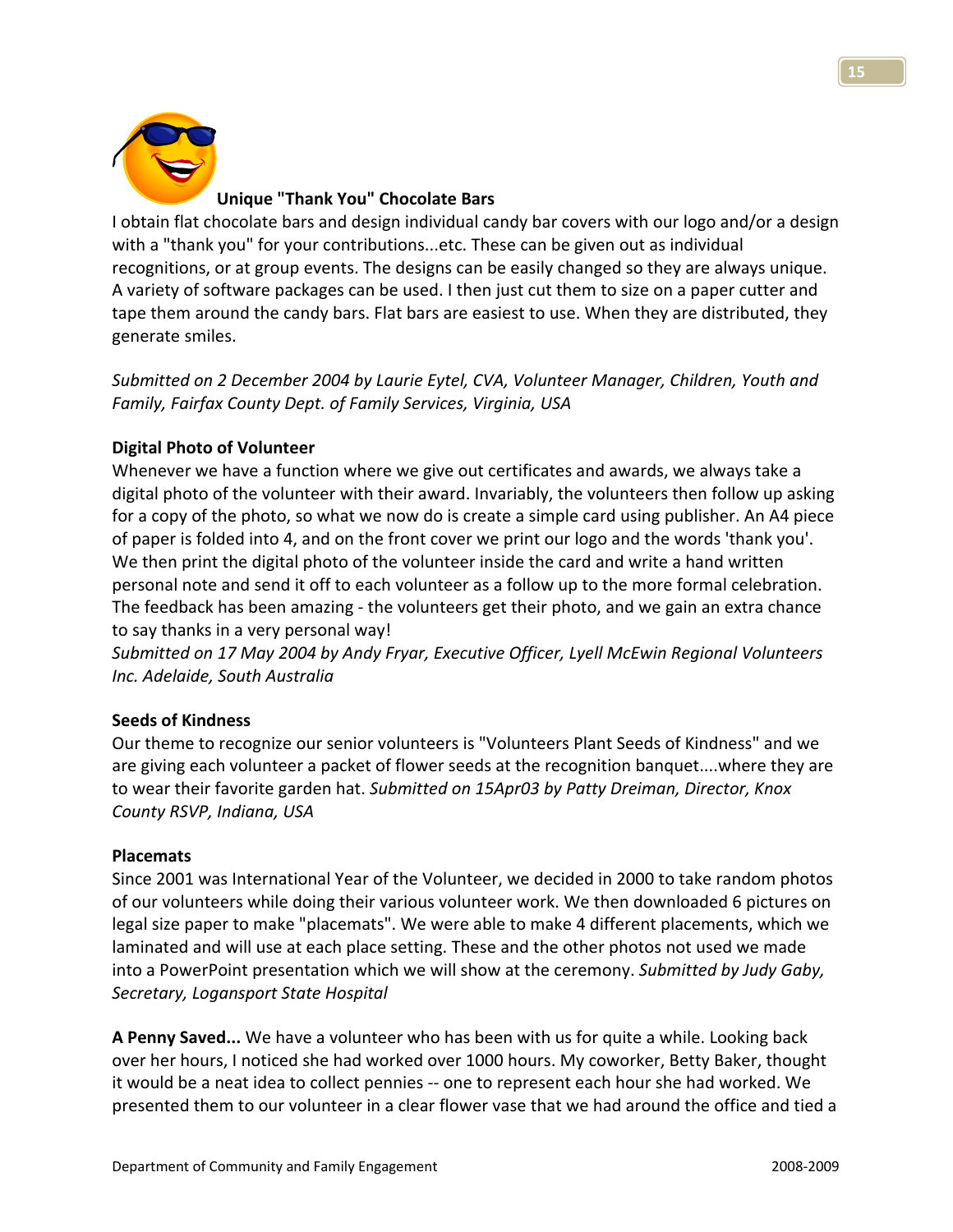red ribbon around it (our organization color). It was a very inexpensive way to show how much we appreciate what she has done. It also helped present the number of hours she has dedicated in a tangible way. It's amazing how much longer 1000 hours seems when you look at it this way. If the volunteer doesn't want to keep the pennies, it might be a nice gesture to donate that amount of money to a charity of the volunteer's choosing in his or her name. *Submitted by Jessica Brown, Tourism Sales Manager, Austin Convention & Visitors Bureau*

#### **Framed Photographs**

Our agency got a large donation of flat lucite frames that we have had on hand for ages, without knowing what to use them for. I found large, inexpensive letters at a party store that we strung together saying "BBI Loves Volunteers," and our entire staff assembled, holding this banner, for a photograph. We had several copies made, which I labeled on the back with each staff member's name and title. We framed them in the donated frames and made them into magnets (you can purchase an inexpensive roll of stick‐on magnetic material at craft stores, which can be cut into strips of any size). We gave them to our volunteers during national volunteer recognition week. People loved them and thought it was really great to have a picture of their friends on the staff. They really appreciated the gesture, and it was very inexpensive. *Submitted by Cathy Theodore, Volunteer Program Supervisor, Brother to Brother International* 



#### **Student Art**

I am a Volunteer Coordinator with a long‐term, tutoring/mentoring program that works with inner‐city youth called A.C.E.S. The majority of our volunteer tutor/mentors are undergraduate students and even a few medical/graduate students. We adore the students in our agency, and we also love their art or "kid art.' As part of our volunteer recognition work plan, we make sure each volunteer receives a work of student art at least once a year ‐ sometimes twice. This ranges from really cool thank you cards (not just marker and paper) and we also discovered that kids love to make buttons. We had our students make buttons for tutors this year and actually had the button maker at an event. One can either rent a maker or just cut out the appropriate size circles on white paper and have a button maker do the rest of the work. The volunteers loved these. It is meaningful, creative, customer‐generated and inexpensive. *Submitted by Stacy Gustafson, Volunteer Coordinator, A.C.E.S. (Athletes Committed to Educating Students)*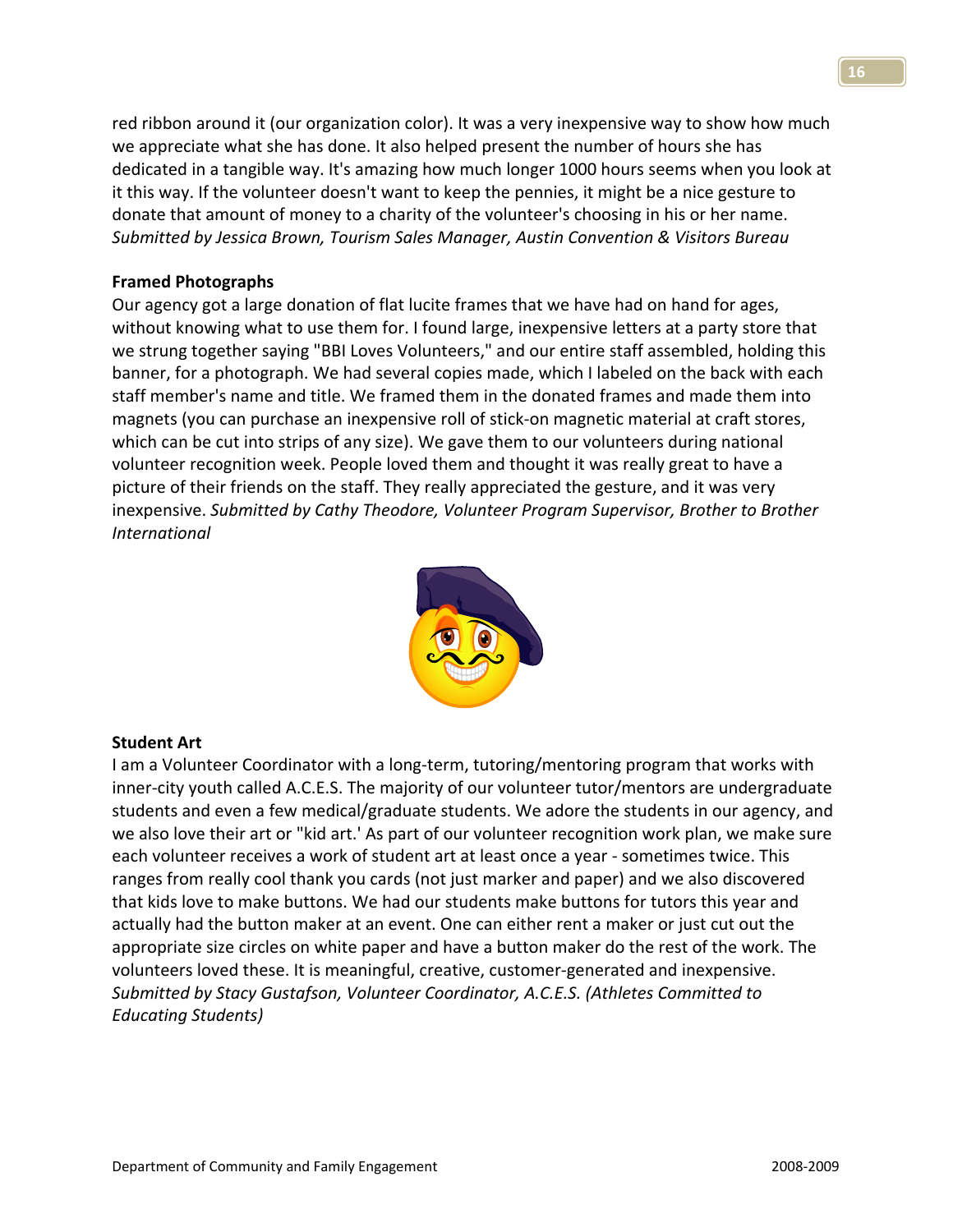

#### **Thank You for Helping Us Grow!**

For our annual volunteer recognition gift, we had the children in our after‐school tutoring program, in which a majority of our volunteers work, paint terra‐cotta pots. On the rim we wrote in gold paint "Thank you for helping us grow!" Inside we put a packet of flower seeds and a certificate. At the recognition (held as a part of our annual meeting) we had the children present the pots to the volunteers. The children put such care into painting the pots. They were so colorful and expressive. The volunteers said it was the best recognition gift they had ever received. *Submitted by Natalie Elwell, Volunteer Coordinator, El Barrio, Inc.,*

#### **Saying Goodbye to Volunteers with a Care Package**

Our volunteers are youth 15‐29 years old. Many of our volunteers resign their positions to go onto school or full time work. In order to recognize these volunteers and to say "thank you" for their work during their time with us, we send them off with a care package. The items are "wrapped" in a reusable plastic container. The items within are tailored to the journey the volunteer will be pursuing. For example, one volunteer was leaving us to go to the West Coast. In her container, we included a small clay pot and forget-me-not seeds to plant in her new home, a wooden spoon to help her make nutritious meals, a scented candle to light her way in her new path, and the container itself to carry valuables in from one home to another. Writing small notes on each gift explained the meaning behind each one. All this for under \$10; and her smile and appreciation was priceless. *Submitted by Louise Elliott, Community Program Coordinator, YMCA‐YWCA Career Contact Centre For Youth*



#### **Thanks for "Raisin" All Those Funds**

I took a small box of raisins, attached a strip of magnetic tape to the back and attached a small note saying "Thanks for raisin all those funds" This was given out to our MS Super Cities Walk committee to put on their refrigerators or filing cabinets at work. *Submitted by Patricia Salberg, Volunteer Resources Coordinator, Multiple Sclerosis Society of Canada, Ottawa/Carleton Chapter*

*Here are a few other versions of this idea*:

- We gave our county board officials bags of mixed nuts. A note was attached stating, "We would go 'nuts' without your support!" This was a great, but simple, recognition for volunteers.
- We used "Yankee" votive candles for National Volunteer Week. We wrapped them in cellophane and tied them with a note stating,"You light up the lives of so many!" We also used notes stating, "You lighten our load by volunteering." Our 4‐H Leaders loved the candles! *Submitted by Debra Hoyer‐Denson, 4‐H Extension Assistant, University of Illinois,*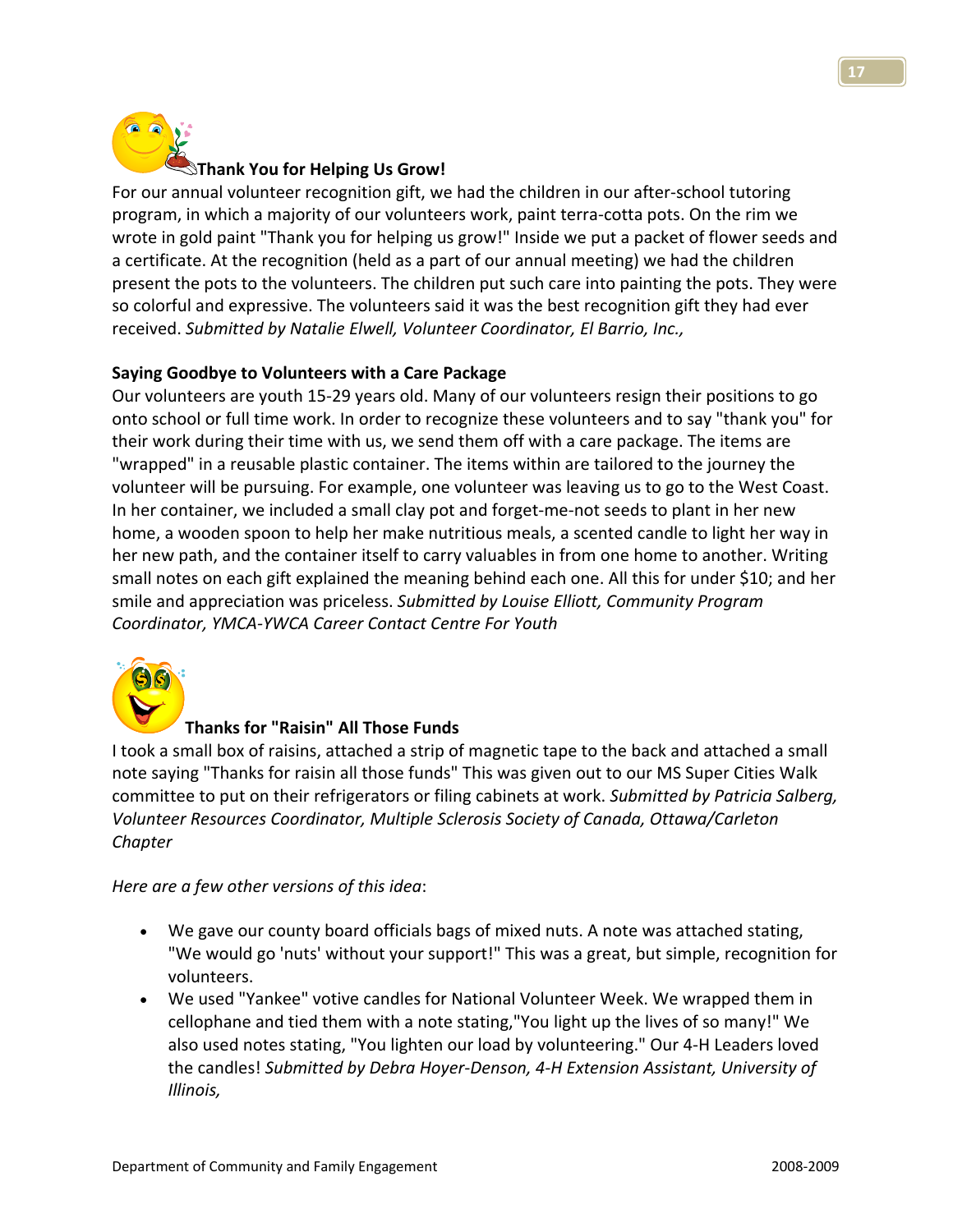

Use children's drawings to make a bookmark. Laminate it and include a message on the back. It's a wonderful token and also inexpensive! *Submitted by Cathy Dennen, Volunteer Coordinator, Lutheran Family Services*

Thank You Posters by Children. Our United Way does the usual recognition dinner, certificates, plaques, personally signed letters, etc. However, our most popular recognition program are "Thank You Posters" created by children from our local agencies. These hand‐drawn posters are so popular-- they hang in the main lobby of several large companies. They don't cost much to produce just some poster board and crayons/markers. Plus, the children enjoy creating them and often create more than one. We have been doing this for five years now and it gets more popular each year. If we fall behind schedule in getting them out I often get phone calls from loyal volunteers wondering when they can expect their new poster to hang in the lobby. *Submitted by Joe Delmar, Director of Marketing & Communication, United Way of Gloucester County (Southern New Jersey)*



#### **Volunteer Caring Kit**

I work with a large number of volunteers on a yearly basis to help manage a 4‐H Youth Development program within the county. A few years ago, I came across this volunteer caring kit and thought it was a neat recognition idea. Hope you can use it for your organizations!

- Paper Clips: Paper clips have many uses, just like each volunteer has many talents. Paper clips are also used to hold the 4‐H program together and provide guidance to youth.
- Rubber Bands: Rubber bands represent the flexibility that all volunteers need to have. You can adapt to any different situation. As volunteers, you can also stretch your own abilities to have new opportunities.
- Band Aids: Band aids help others and are sensitive to others feelings, just as volunteers have to be keyed‐in to the feelings of those they work with.
- Coin: This coin represents a quarter to call and ask for help and to remind you that you are not alone.
- Paper Bill: This money calculates the contribution that volunteers make to the 4‐H program through their donation of time.
- Balloon: This balloon expands and grows as you learn from others.
- Heart Sticker: This heart represents the ability to reach out to youth. You care about our youth and what they are doing.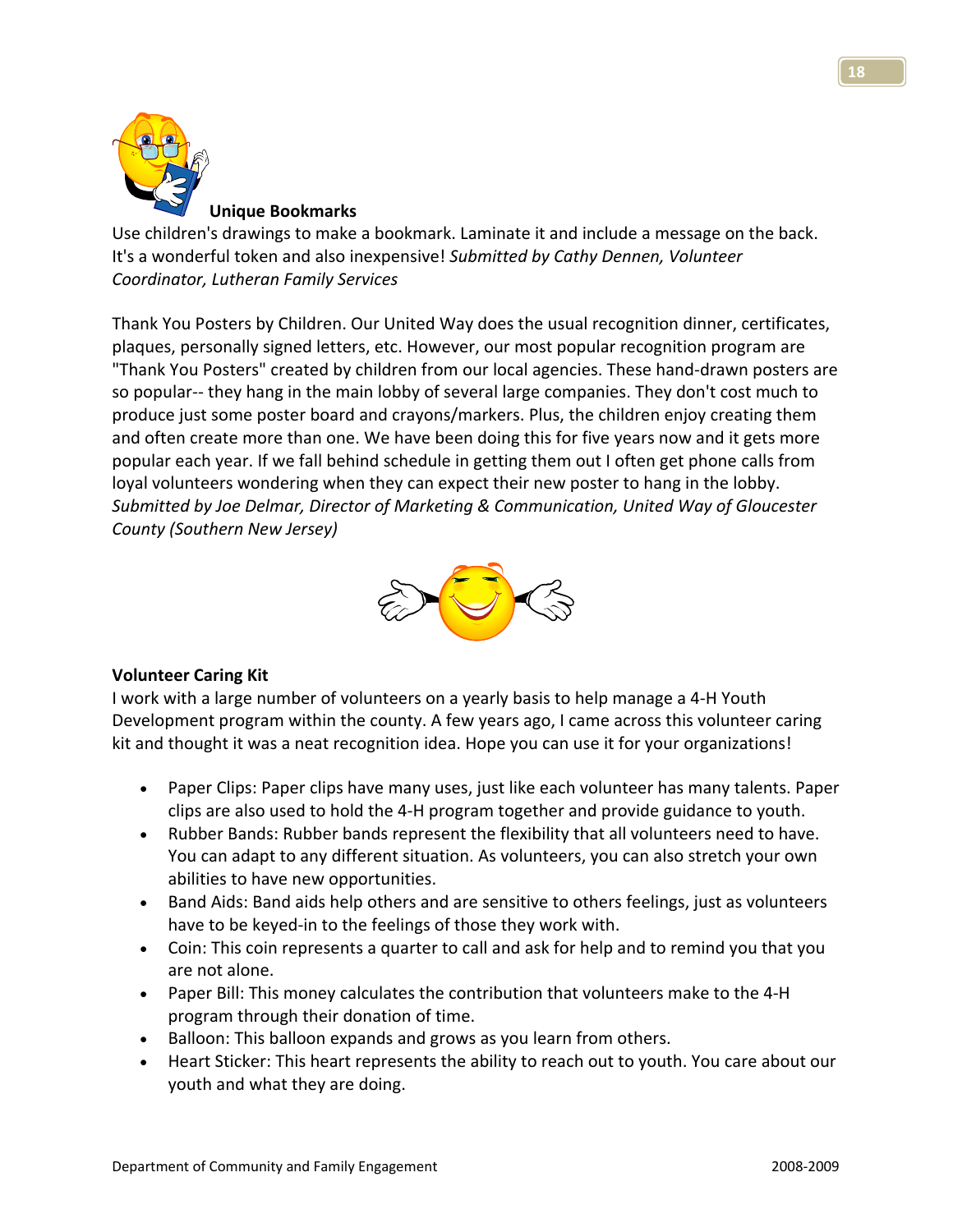- Mint: This mint represents the fact that each of you is worth a mint. You are very special and really make a difference.
- Lifesavers: Lifesavers represent the special contribution to the 4-H program that each of you makes and emphasized that each of us are unique and different just like the rainbow color of lifesavers and that there is a place in 4‐H for everyone.
- Hershey Kiss: This kiss represents a big thank-you from the many kids whose lives you have touched over the years. I compiled all of these items in Ziploc bags and photocopied the "instructions of the caring kit" and each volunteer received a small token. *Submitted by Tina Veal, Extension Assistant, Youth Development/4‐H, University of Illinois McLean County Extension Unit*

#### **A Spirit Kit**

This idea is similar to the 4‐H Caring Kit above, but I liked it so much it is worth repeating. Our Board President just gave me this "Spirit Kit" In a Zip‐Lock Bag I found a cotton ball, 5 pennies, a rubber band, a band‐aid, 2 tissues, a safety pin, a balloon, and a Hershey's Hug and a Hershey's Kiss, along with this note: There may be times when we might find ourselves feeling a little "dis‐ spirited". This SPIRIT KIT is designed to help us all keep a focus on the small-but-so-veryimportant things. In your SPRIT KIT you will find:

1. A soft fuzzy cotton ball to rub when you need to remember the gentleness of the human heart.

2. A rubber band to remind you that you are flexible and can stretch to fit just about any demand or challenge.

3. A band‐aid to remind you that, even though there may be times when you feel hurt for what you are trying to do, you will heal and be even stronger.

4. Two tissues, one for you and one for a colleague when you have faced a tough time together and need some mutual support.

5. A safety pin to remind you that you are bright and sharp and utterly indispensable.

6. Five pennies to remind you of the song by Danny Kaye called "Five Little Pennies". If you know the song, you will remember that one penny was to dream on, one was to wish on, one was for dancing, one was to love on. The song ends with these words, "There's just five little pennies, but with these five pennies you'll be a millionaire". How very true!

7. A balloon to celebrate your accomplishments!

8. And last but not least, Hershey's Hugs and Kisses ‐ for when you need them! *Submitted by Elliott Pitts, Coordinator of Wish Granting and Volunteers, Make‐A‐Wish Foundation of Maine*

#### **Hershey Kisses‐‐An Old Time Favorite**

Because we have so many wonderful volunteers who do so much for the Center's clients, I try to have "hugs" and "kisses" to show my appreciation. These are, of course, the Hershey variety, put in a cellophane bag (or one that is decorated with "Thank You" messages), and tied with a variety of bright curling ribbons. They aren't expensive, look very festive, and, although they're not the real thing, these hugs and kisses are enjoyed a lot! Submitted by Katherine Scoggins, Executive Director, Shepherd Center of Kingsport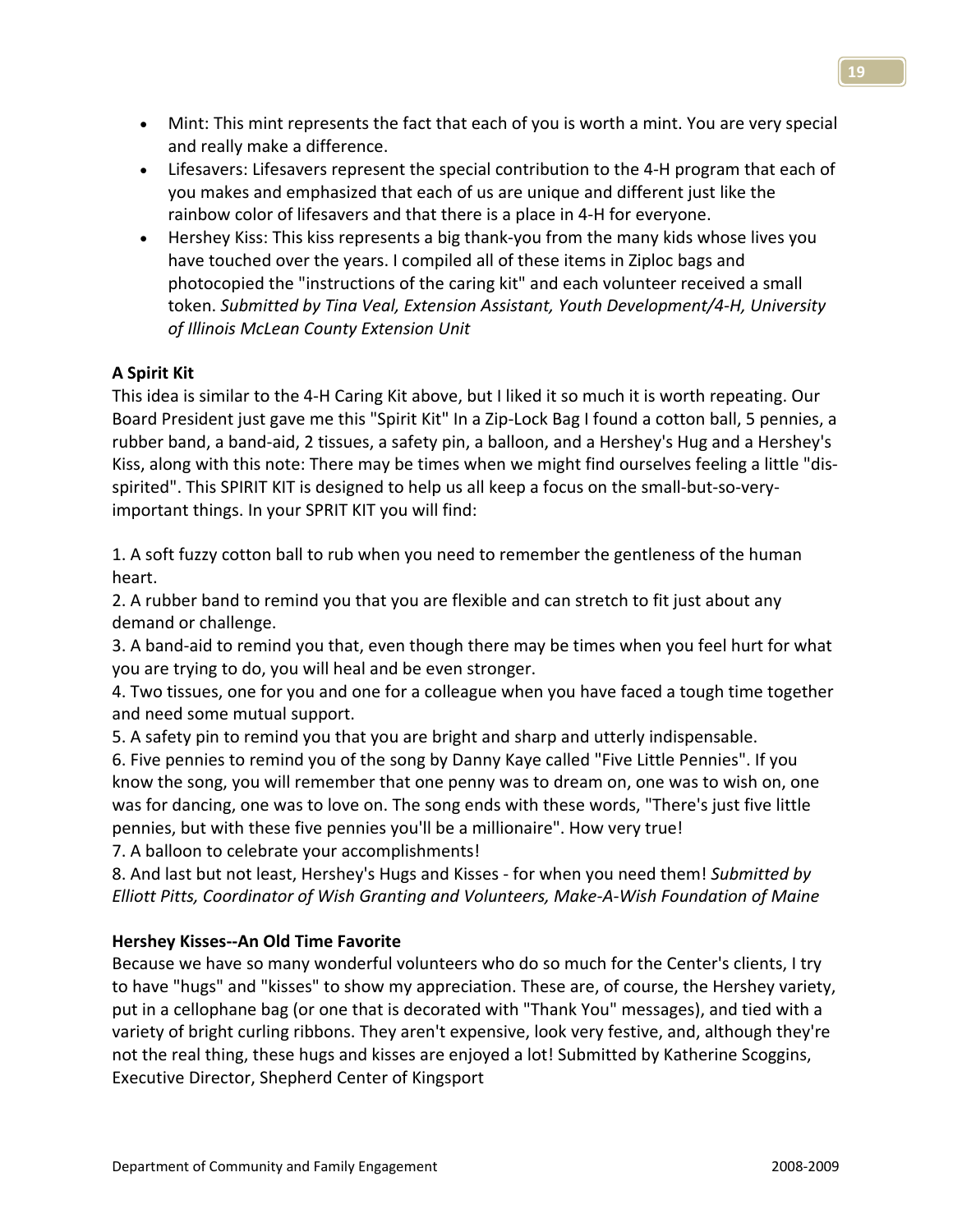

#### **Share Your ideas...**

Describe Your Volunteer/Mentor Recognition Best Practice:

Materials used:

Submit to: The Department of Community and Family Engagement, 1701 Prudential Drive, Room 606, Jacksonville, FL 32207 or fax: 390-2659.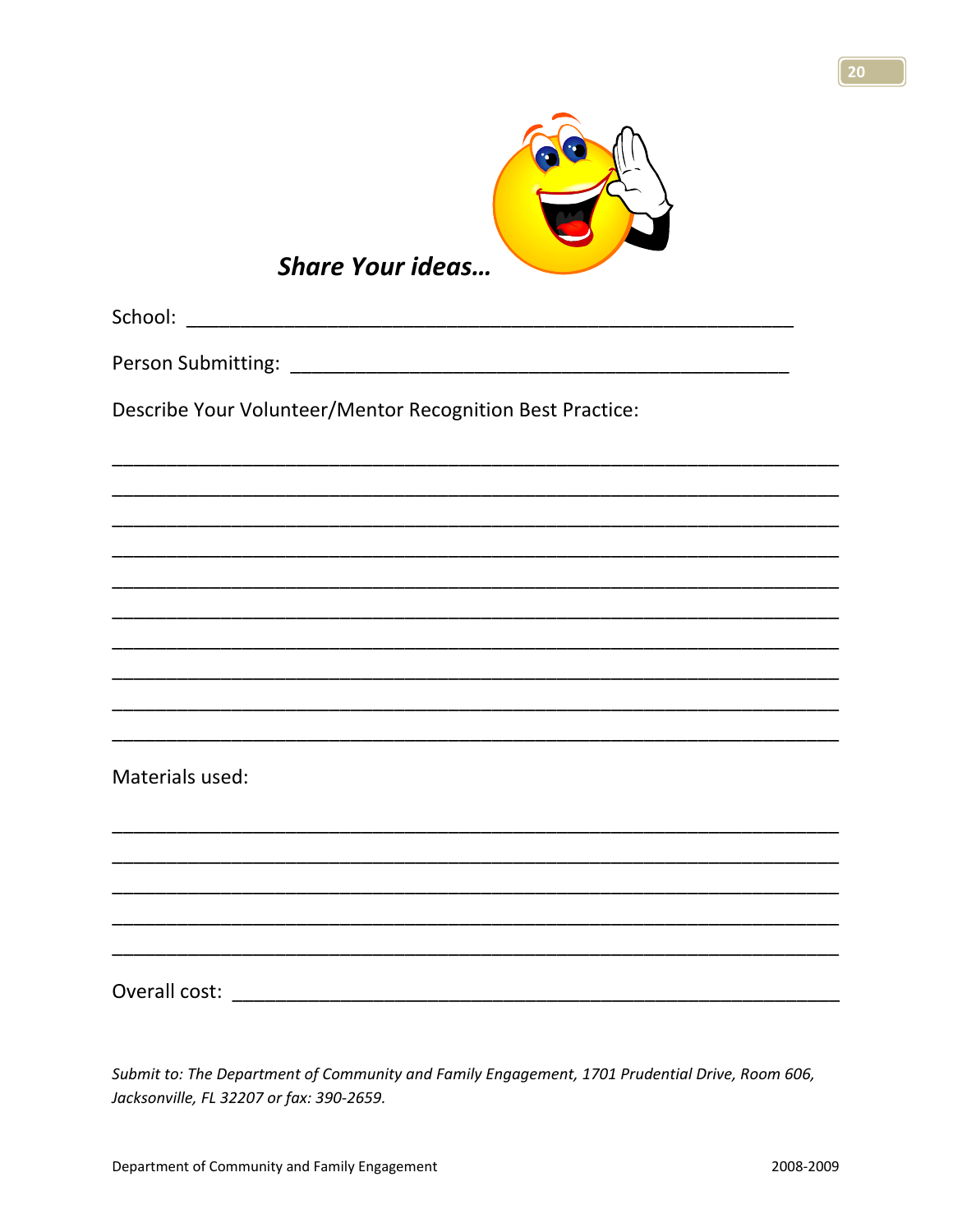

| <b>Mentor's Name:</b> |  |
|-----------------------|--|
|                       |  |
| Age of Mentee:        |  |
| School:               |  |

Please share with us your positive mentoring moment. Your experiences are important to us. We want to hear about how the mentoring process has affected you. In order to protect our students, please reframe from telling personal stories that reveal personal conversations between you and your mentee. Please don't use students' names. Thank you!

\_\_\_\_\_\_\_\_\_\_\_\_\_\_\_\_\_\_\_\_\_\_\_\_\_\_\_\_\_\_\_\_\_\_\_\_\_\_\_\_\_\_\_\_\_\_\_\_\_\_\_\_

\_\_\_\_\_\_\_\_\_\_\_\_\_\_\_\_\_\_\_\_\_\_\_\_\_\_\_\_\_\_\_\_\_\_\_\_\_\_\_\_\_\_\_\_\_\_\_\_\_\_\_\_

\_\_\_\_\_\_\_\_\_\_\_\_\_\_\_\_\_\_\_\_\_\_\_\_\_\_\_\_\_\_\_\_\_\_\_\_\_\_\_\_\_\_\_\_\_\_\_\_\_\_\_\_

\_\_\_\_\_\_\_\_\_\_\_\_\_\_\_\_\_\_\_\_\_\_\_\_\_\_\_\_\_\_\_\_\_\_\_\_\_\_\_\_\_\_\_\_\_\_\_\_\_\_\_\_

\_\_\_\_\_\_\_\_\_\_\_\_\_\_\_\_\_\_\_\_\_\_\_\_\_\_\_\_\_\_\_\_\_\_\_\_\_\_\_\_\_\_\_\_\_\_\_\_\_\_\_\_

\_\_\_\_\_\_\_\_\_\_\_\_\_\_\_\_\_\_\_\_\_\_\_\_\_\_\_\_\_\_\_\_\_\_\_\_\_\_\_\_\_\_\_\_\_\_\_\_\_\_\_\_

\_\_\_\_\_\_\_\_\_\_\_\_\_\_\_\_\_\_\_\_\_\_\_\_\_\_\_\_\_\_\_\_\_\_\_\_\_\_\_\_\_\_\_\_\_\_\_\_\_\_\_\_



**21**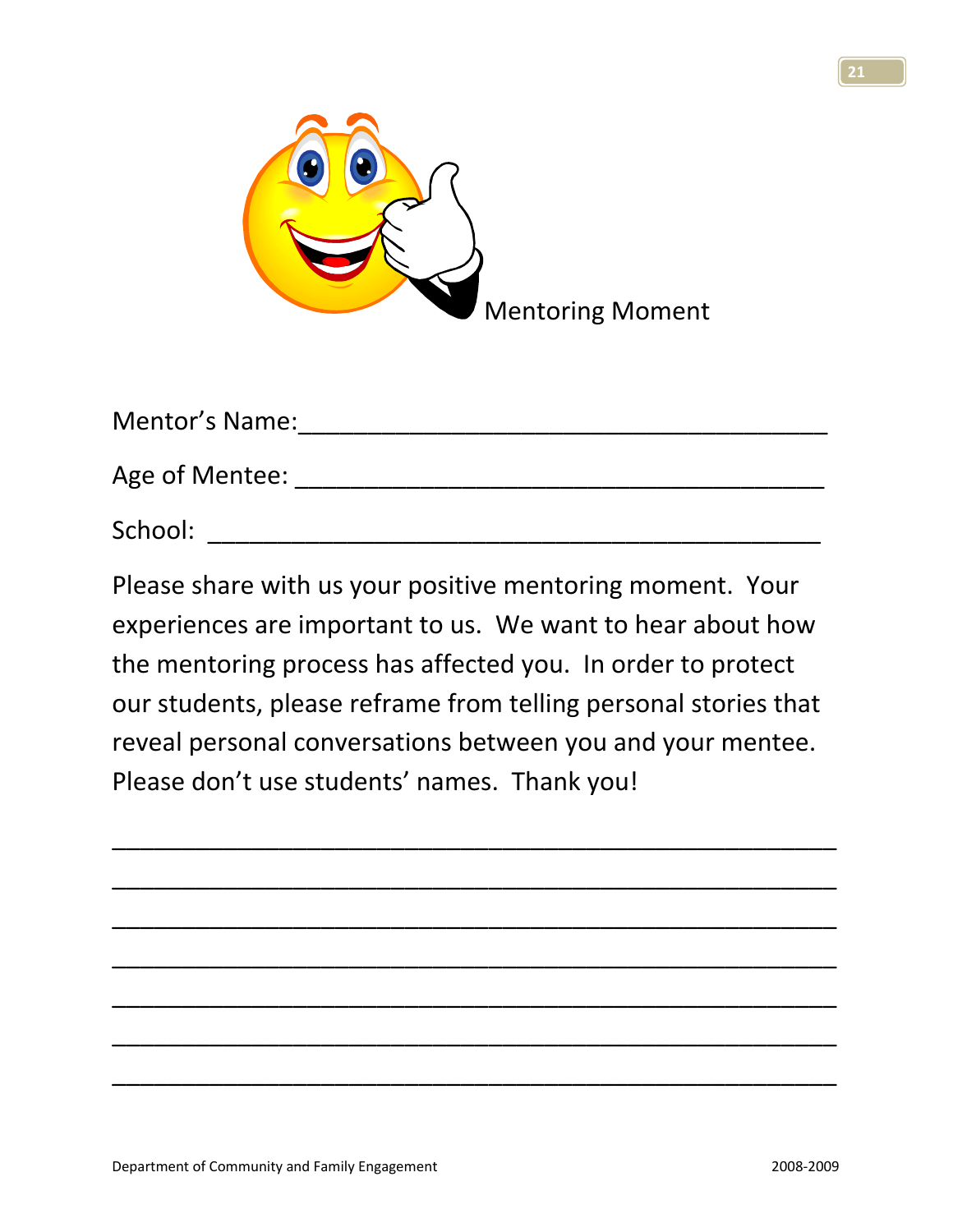

# **Mentors Make A World of Difference!**

# Mentoring Moments Notebook

## School:

**22**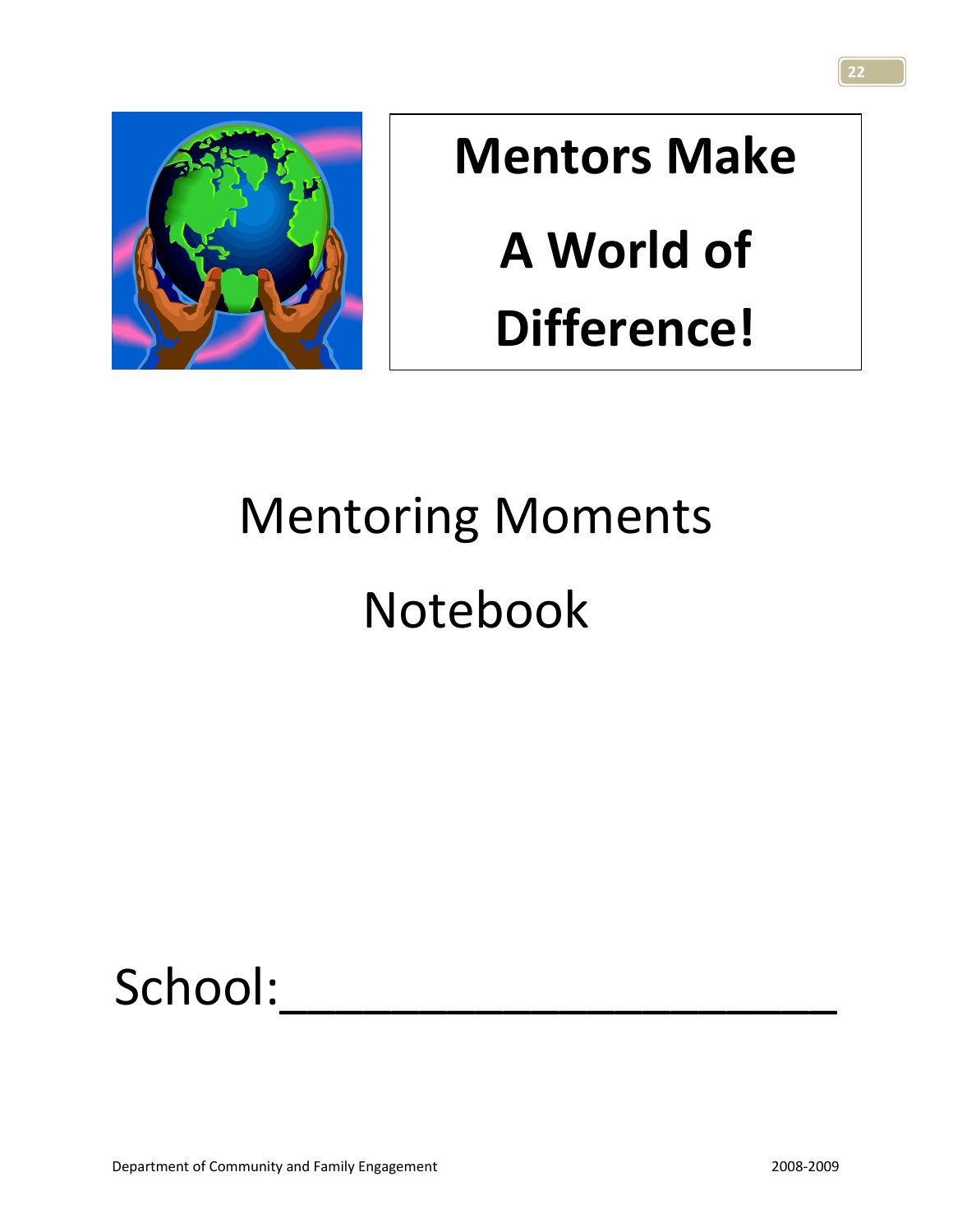

| <b>Mentoring Success Moments</b> |                                                  |  |  |  |
|----------------------------------|--------------------------------------------------|--|--|--|
|                                  |                                                  |  |  |  |
|                                  | (Mentor's Name)                                  |  |  |  |
| We are happy to report that      | (Student's First Name)                           |  |  |  |
|                                  |                                                  |  |  |  |
|                                  |                                                  |  |  |  |
|                                  | <b>Mentors Make</b><br>A World of<br>Difference! |  |  |  |
|                                  | <b>Mentoring Success Moments</b>                 |  |  |  |
|                                  |                                                  |  |  |  |
|                                  | (Mentor's Name)                                  |  |  |  |
| We are happy to report that      |                                                  |  |  |  |
|                                  | (Student's First Name)                           |  |  |  |
|                                  |                                                  |  |  |  |
|                                  |                                                  |  |  |  |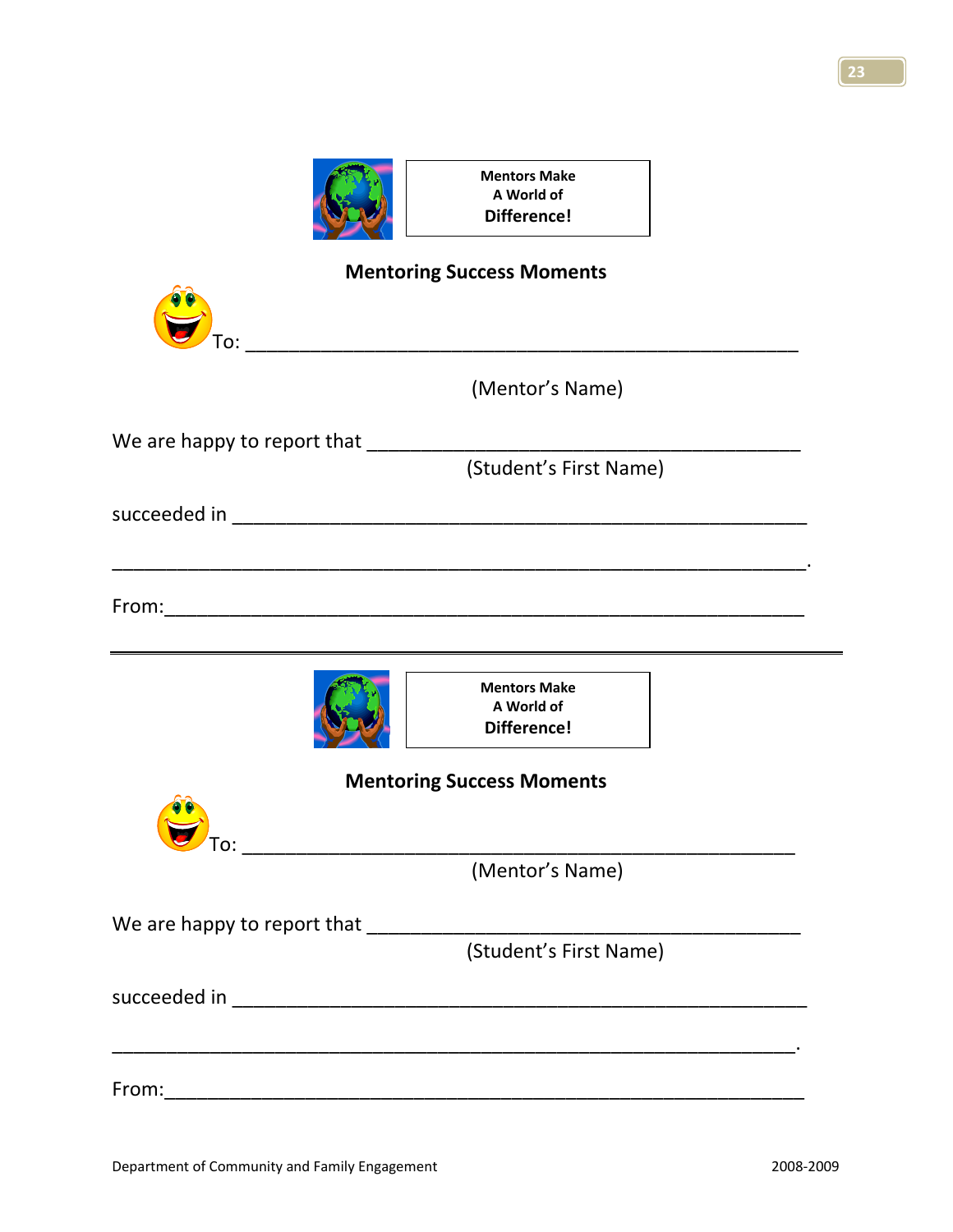

R *We Value our Mentors and the time they spend with our students!*



**School Name: \_\_\_\_\_\_\_\_\_\_\_\_\_\_\_\_\_\_\_\_\_\_\_\_\_\_\_\_\_\_\_\_\_\_\_\_\_\_\_\_\_\_\_\_\_\_\_\_\_** 

**Total Number of Mentoring Hours for 2008‐2009 \_\_\_\_\_\_\_\_\_\_\_\_\_\_\_\_\_\_\_\_**

**24**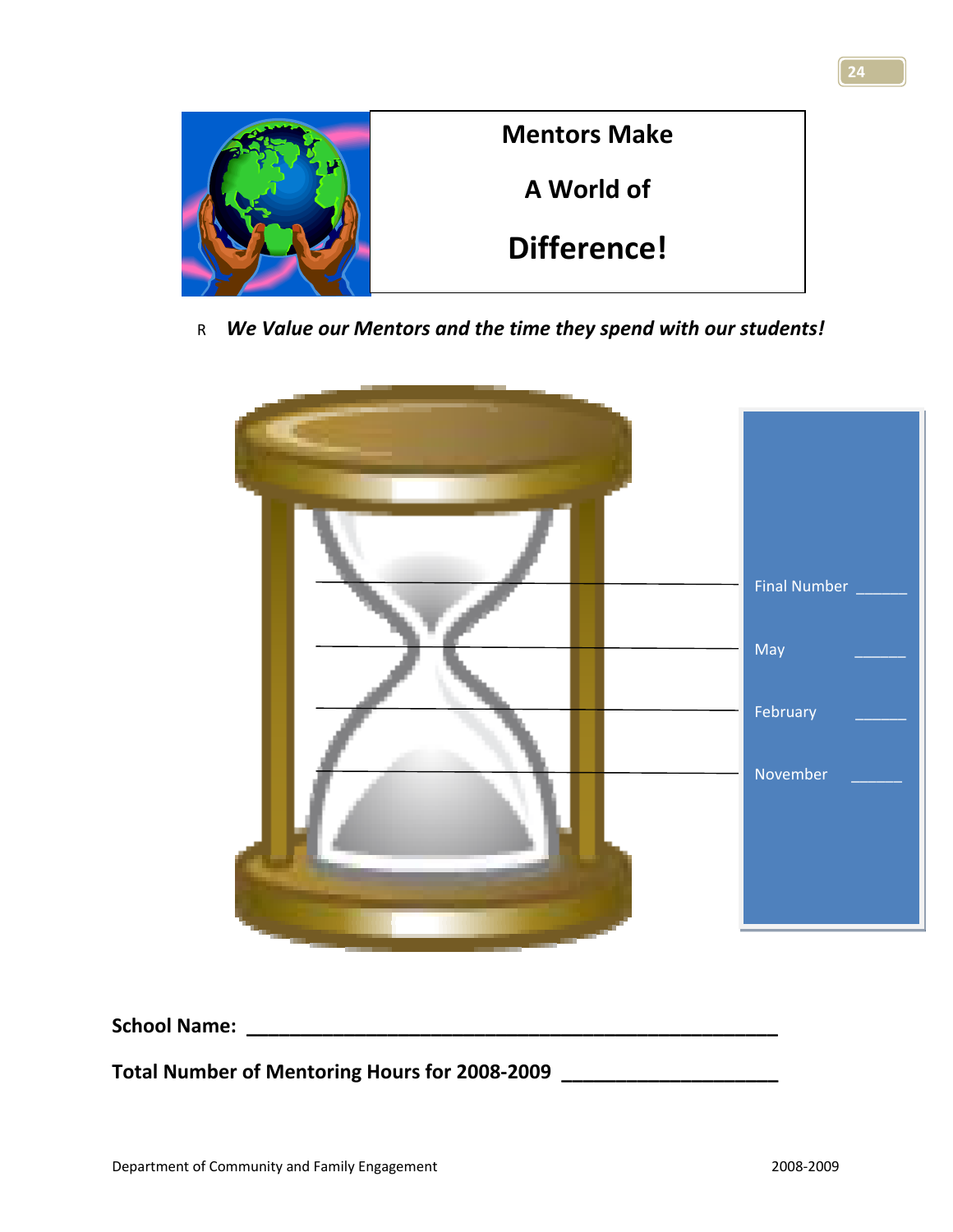| Mentors Make a World of Difference  COUPON BOOK Page # |                                                                                                                                                                                                                                |
|--------------------------------------------------------|--------------------------------------------------------------------------------------------------------------------------------------------------------------------------------------------------------------------------------|
|                                                        |                                                                                                                                                                                                                                |
|                                                        |                                                                                                                                                                                                                                |
| Teacher's or Parent's Signature                        |                                                                                                                                                                                                                                |
|                                                        |                                                                                                                                                                                                                                |
|                                                        | Date redeemed and the state of the state of the state of the state of the state of the state of the state of the state of the state of the state of the state of the state of the state of the state of the state of the state |

| Mentors Make a World of Difference | Incentive Page # |  |  |  |
|------------------------------------|------------------|--|--|--|
|                                    |                  |  |  |  |
|                                    |                  |  |  |  |
|                                    |                  |  |  |  |
|                                    |                  |  |  |  |
|                                    |                  |  |  |  |
|                                    |                  |  |  |  |

 $\Gamma$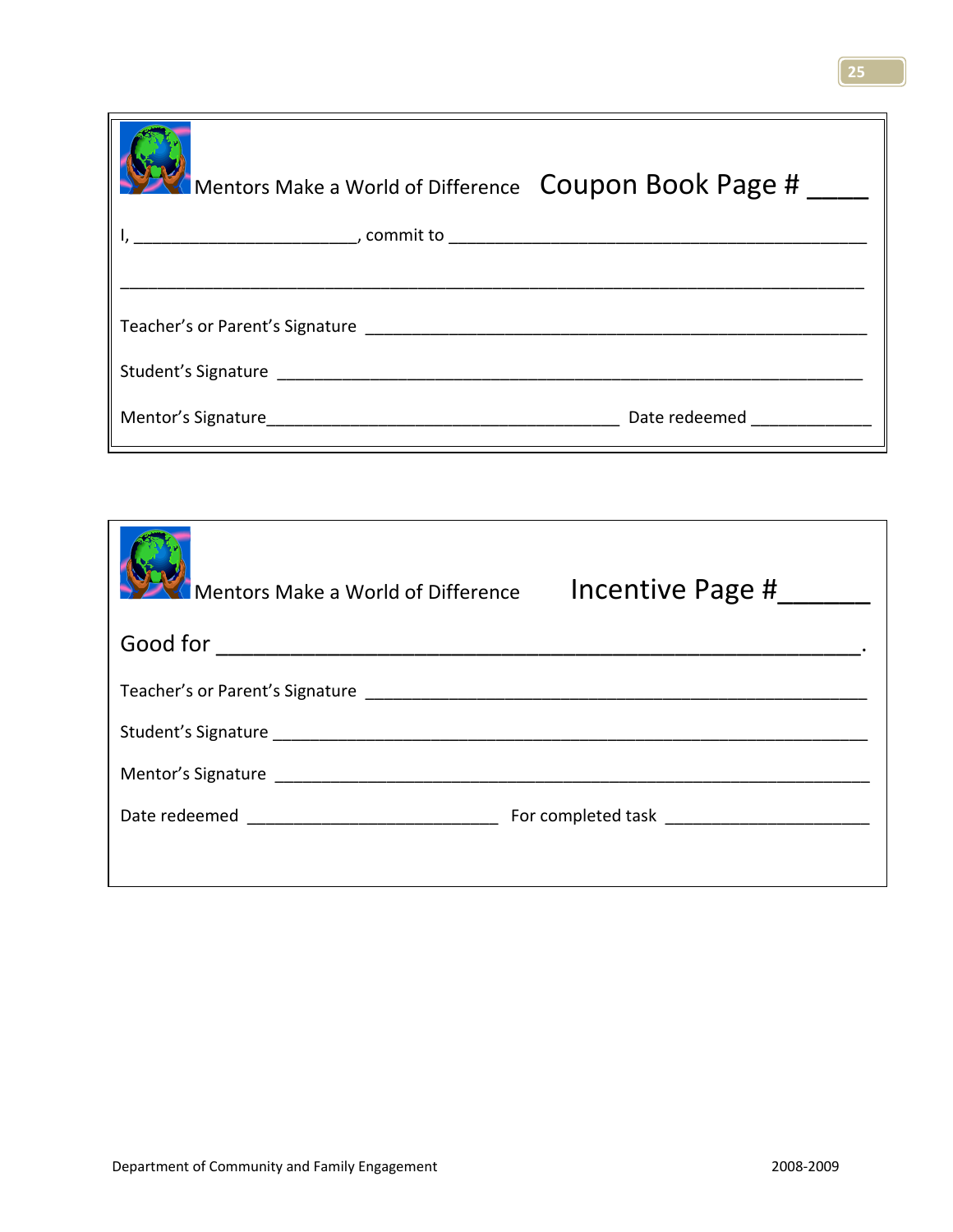**Ribbons of Honor:** Make it a game out of volunteering. This could be a onetime event at the end of the year or a game throughout the year. It's up to you. Volunteers or mentors could trade in their ribbons to correlate with their number of hours (in increments) and wear their ribbons proudly. For example, if I mentored 25 hours, I would have a yellow and red ribbon to attach to my mentor badge or name tag. See below...



White equals one hour of volunteering



Red equals five hours of volunteering



Blue equals ten hours of volunteering



Yellow equals twenty hours of volunteering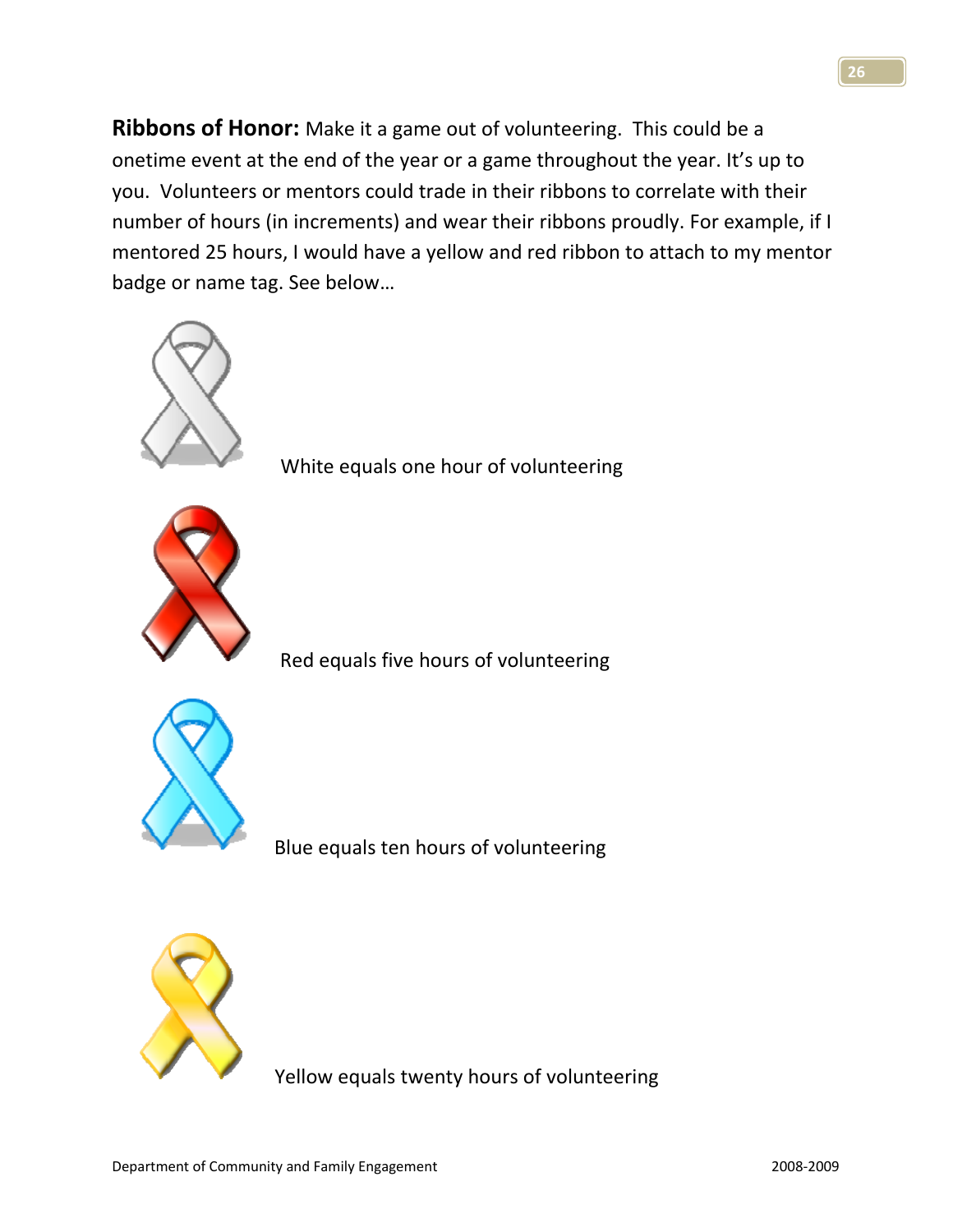|                                | <b>Mentors Make</b> |  |  |  |
|--------------------------------|---------------------|--|--|--|
|                                | A World of          |  |  |  |
|                                | <b>Difference!</b>  |  |  |  |
| What I appreciate about you is |                     |  |  |  |
|                                |                     |  |  |  |
|                                |                     |  |  |  |
|                                |                     |  |  |  |
|                                |                     |  |  |  |



#### 

 $\overline{\phantom{a}}$ 

27

 $\bullet$